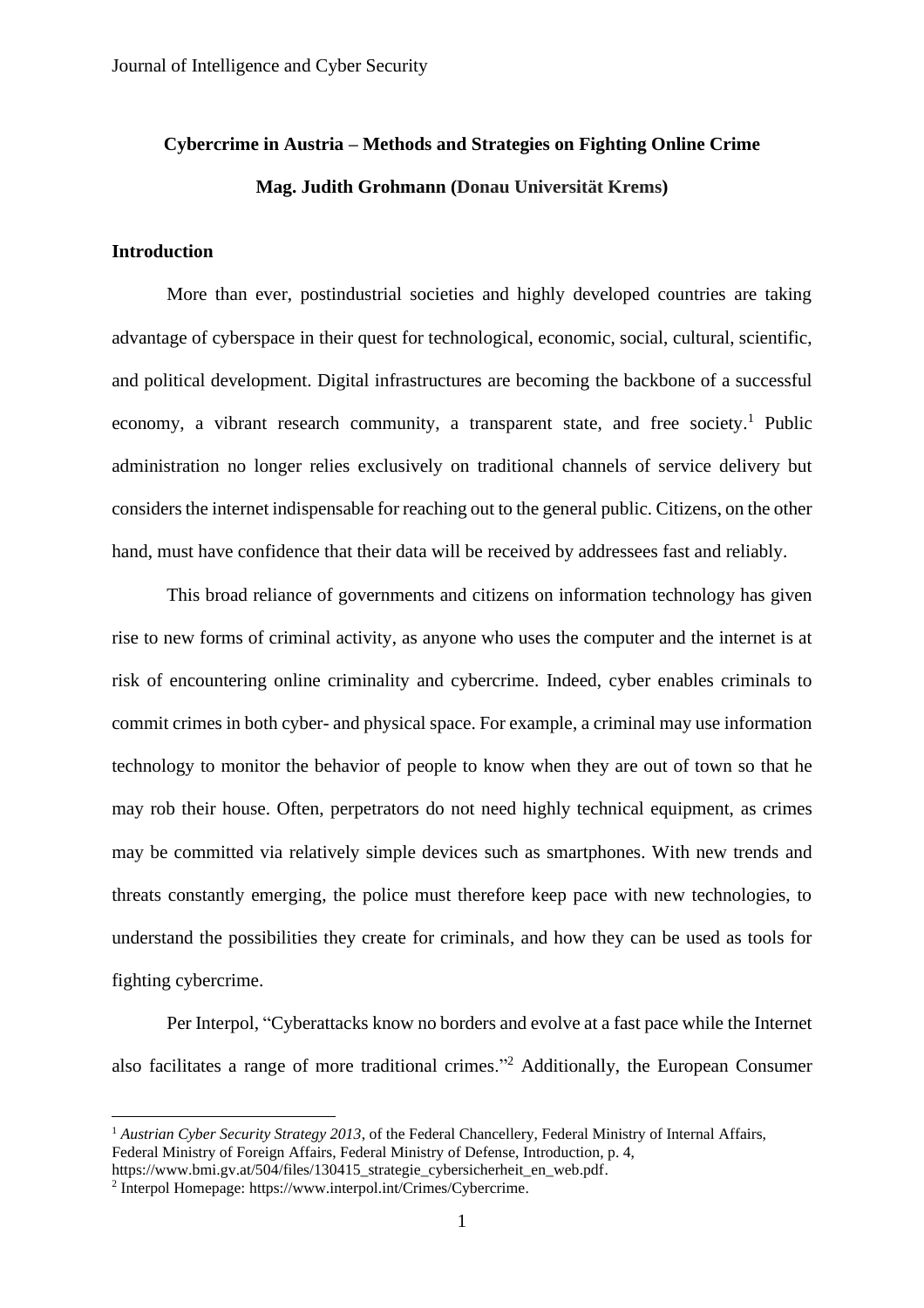Center Austria, which has been created to assist European consumers in cases of cross-border complaints, notes that "cybercrime is a booming field and no safety door or alarm system can stop it, because it has found completely new ways to attack our privacy. The common opinion that computer systems can be fully secured is now changing—there is no 100 percent safety."<sup>3</sup> Indeed, total eradication of cybercrime is impossible, leaving us with just mitigation and response preparedness, the goal being to get far enough ahead that we are not always just reacting, but anticipating, planning, and responding with well-thought-out actions.

In this article, we first discuss the concept of cybercrime in some detail, first by providing an overview of what it *threatens*, i.e., why its existence should be of concern to those interested in the efficient functioning of modern society. We then examine out the difficulties encountered in defining the term, analysing the differences between cybercrime and traditional crime, and briefly surveying the multiple forms cybercrime can take. From there, we move to a discussion of the Austrian case, discussing first the overall statistics pointing to a severe increase in cybercrime in Austria, followed by two mini case-studies of hacking efforts with detrimental effects for Austrian security. This is followed by an examination of mitigation efforts undertaken by Austrian authorities.

#### **Cyberspace:** *What* **Is Under Threat**

Cyberspace has developed over the years "into a vital area of activity for the state, the economy, science, and society."<sup>4</sup> Most obviously, it is a rapidly growing *space for information and communication*. The number of people using email grew from 3.9 billion worldwide to 4.04 billion in 2020, while approximately 2.4 billion emails are sent every minute and 306.4 billion e-mails are sent each day.<sup>5</sup> Google searches count more than 3.5 billion per day.<sup>6</sup>

<sup>3</sup> European Consumer Center Austria, May 29, 2013, "Cybercrime: New Brochure of the ECC and VKI," https://europakonsument.at/en/page/cybercrime.

<sup>4</sup> *Austrian Cyber Security Strategy 2013.*

<sup>5</sup> "The Surprising Reality of How Many Emails Are Sent Per Day," [https://techjury.net/stats-about/how-many](https://techjury.net/stats-about/how-many-emails-are-sent-per-day#gref)[emails-are-sent-per-day#gref.](https://techjury.net/stats-about/how-many-emails-are-sent-per-day#gref)

<sup>6</sup> "Google Search Statistics – Internet Live Stats*,*" [https://www.internetlivestats.com/google-search-statistics/.](https://www.internetlivestats.com/google-search-statistics/)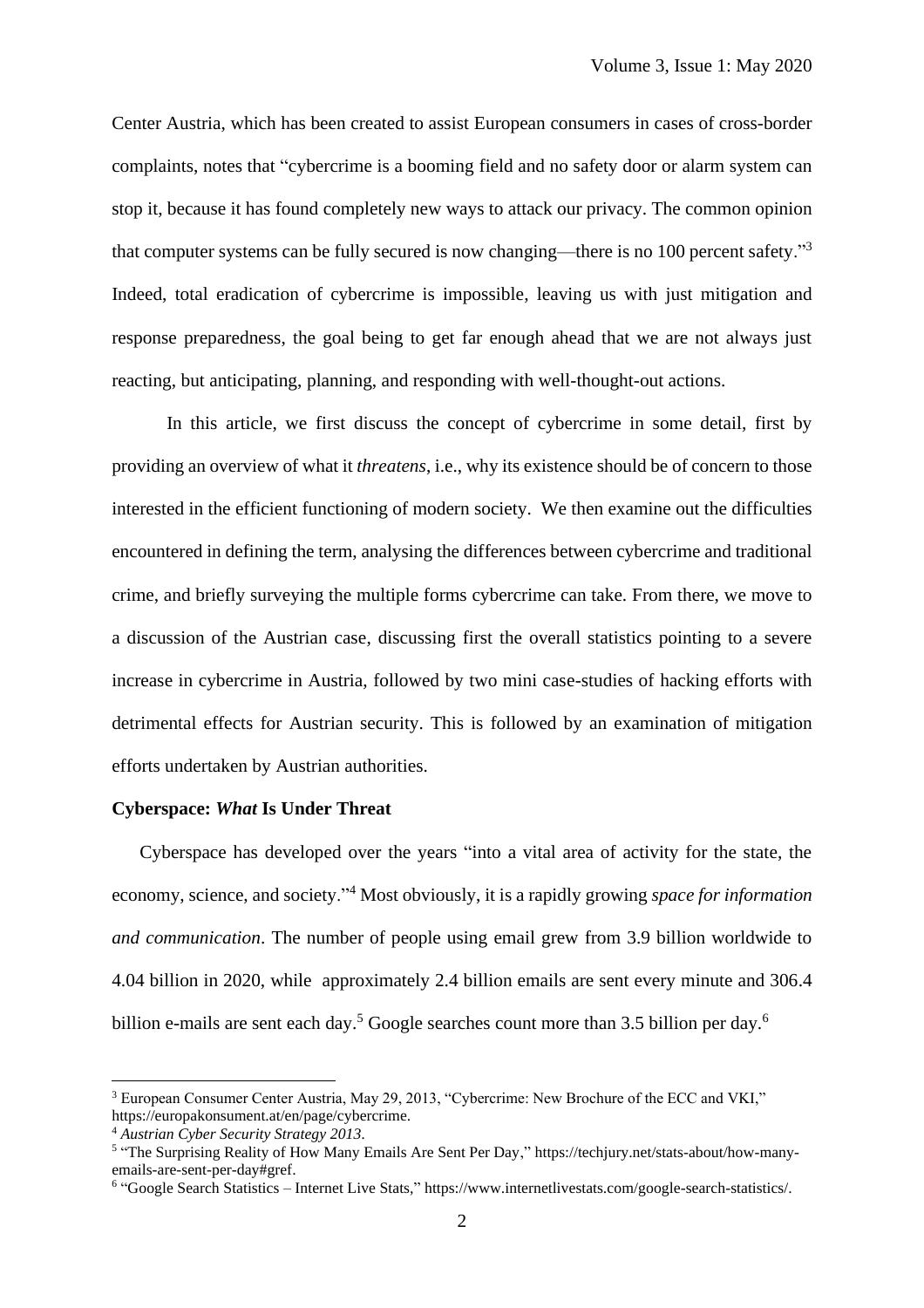Furthermore, cyberspace functions as a *space for social interaction*. While more than 4.3 billion people use the internet, social media users specifically have passed the 3.8 billion mark.<sup>7</sup> Facebook is the largest social networking site in the world, with four hundred new users signing up every minute.<sup>8</sup> Worldwide, there were over 2.5 billion monthly active users as of December 2019, an 8 percent increase over  $2018<sup>9</sup>$  At the same time, other social media companies are also continuing to expand, with TikTok as only one up and coming competitor to challenge Facebook recently. The app hit 1.5 billion downloads in November 2019 and was the third mostdownloaded nongaming app of that year, outperforming both Facebook and Instagram.<sup>10</sup>

Third, cyberspace has taken on critical importance as an *economic and trade space*, developing into a marketplace of strategic importance in a relatively short period of time. Global e-commerce sales volume jumped from \$572 billion in 2012 to \$29 trillion in 2017.<sup>11</sup> The implications for this in terms of how companies utilize behavioral data are staggering. In her eponymous book, Shoshana Zuboff writes,

Surveillance capitalism unilaterally claims human experience as free raw material for translation into behavioural data. Although some of these data are applied to service improvement, the rest are declared as a proprietary *behavioural surplus*, fed into advanced manufacturing processes known as "machine intelligence," and fabricated into *prediction products* that anticipate what you will do now, soon, and later. Finally, these prediction products are traded in a new kind of marketplace that I call *behavioural futures markets*. Surveillance capitalists have grown immensely wealthy from these trading operations, for many companies are willing to lay bets on our future behaviour.<sup>12</sup>

[https://unctad.org/en/pages/PressRelease.aspx?OriginalVersionID=505.](https://unctad.org/en/pages/PressRelease.aspx?OriginalVersionID=505)

<sup>12</sup> John Naughton, "Shoshana Zubov Age of Survaillance Capitalism," *The Guardian*,

<sup>&</sup>lt;sup>7</sup> "Digital Trends 2020: Every Single Stat You Need to Know about the Internet,"

[https://thenextweb.com/podium/2020/01/30/digital-trends-2020-every-single-stat-you-need-to-know-about-the](https://thenextweb.com/podium/2020/01/30/digital-trends-2020-every-single-stat-you-need-to-know-about-the-internet/)[internet/.](https://thenextweb.com/podium/2020/01/30/digital-trends-2020-every-single-stat-you-need-to-know-about-the-internet/)

<sup>8</sup> "Wild and Interesting Facebook Statistics and Facts (2020),[" https://kinsta.com/blog/facebook-statistics/.](https://kinsta.com/blog/facebook-statistics/)

<sup>9</sup> [https://zephoria.com/top-15-valuable-facebook-statistics/,](https://zephoria.com/top-15-valuable-facebook-statistics/) January 29, 2020. <sup>10</sup> "Sheryl Sandberg Said She Worries about TikTok," *Business Insider*, January 29, 2020,

https://www.businessinsider.com/sheryl-sandberg-said-she-worries-about-tiktok-2020-2.

<sup>11</sup> UNCTAD, "PRESS RELEASE: Global E-Commerce Sales Surged to \$29 trillion," March 29, 2019,

[https://www.theguardian.com/technology/2019/jan/20/shoshana-zuboff-age-of-surveillance-capitalism-google](https://www.theguardian.com/technology/2019/jan/20/shoshana-zuboff-age-of-surveillance-capitalism-google-facebook)[facebook.](https://www.theguardian.com/technology/2019/jan/20/shoshana-zuboff-age-of-surveillance-capitalism-google-facebook)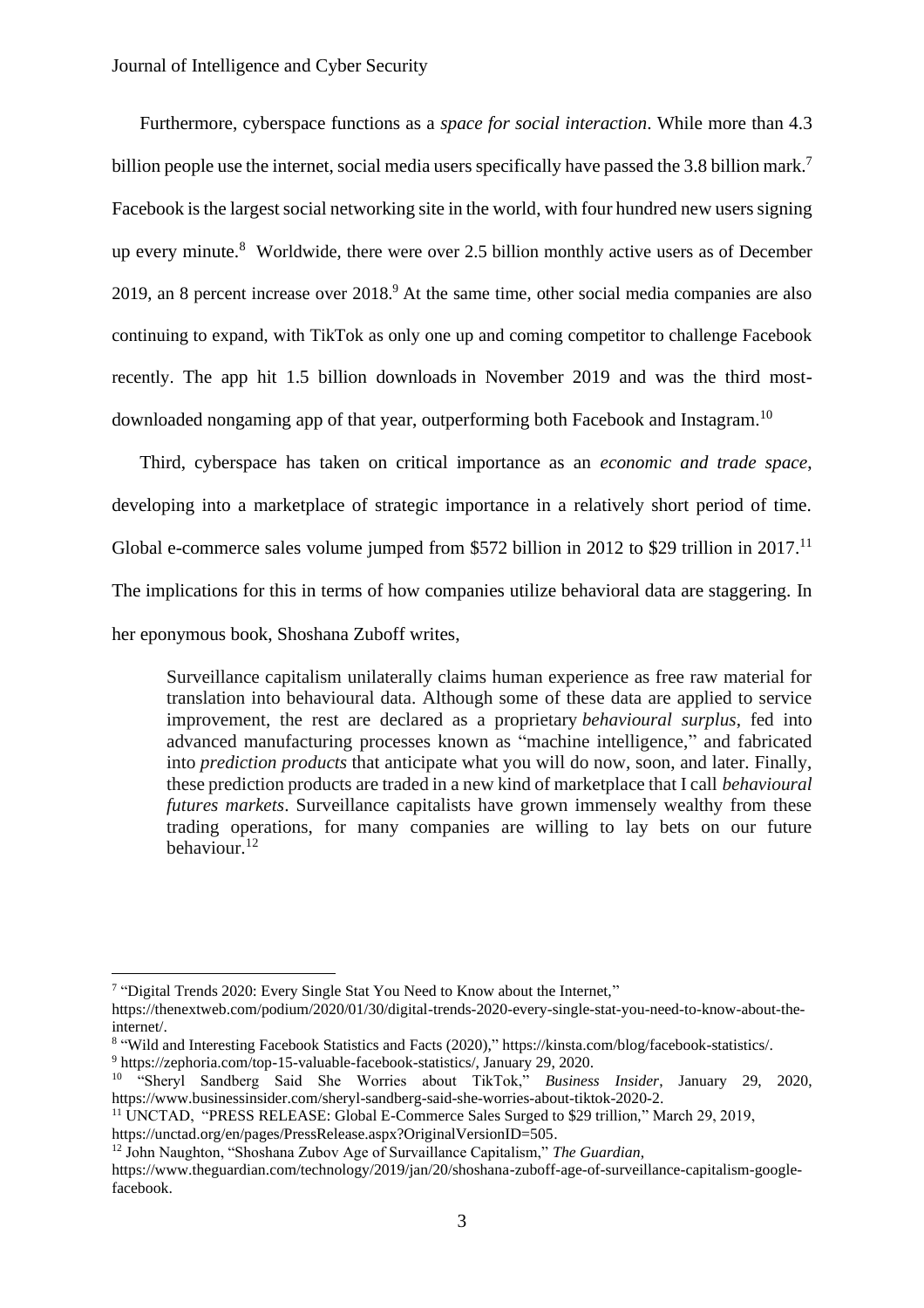Fourth, cyberspace serves as *space for political participation*, with important implications for the relationship between a government and the society it governs. Globally, states are increasinigly capapble of reaching out to their citizens through e-government, offering easy access to popular federal services. This may include, but is not limited to, permitting citizens to download forms, make appointments, send in applications, and make payments online all via a single portal.<sup>13</sup> While this raises concerns about foreign governments tampering with elections and thereby posing challenges to democratic processes,<sup>14</sup> digital forms of interaction open up new opportunities for political participation and political expression.

Finally, *the function of cyberspace as an information space is closely related to another function, that of "control space."* New technologies permit actors to monitor, operate and maintain practically all infrastructures of the transport, economic, industrial, health, and educational sectors. In part, this is aided by the development of the so-called Internet of Things (IoT), in which the number of internet-connected devices continues to grow, even if not at rates predicted in the early heady days of the phenomenon. In 2012, an IBM forecast predicted 1 trillion connected devices by 2016; the true total as of 2020 is likely "somewhere between … 6.4 billion (excluding smartphones, tablets, and computers), and … 17.6 billion (with all such devices included)."<sup>15</sup> The sector continues to grow, with the number of devices connected to the internet, including machines, sensors, and cameras, growing at a steady pace. In 2019, the International Data Corporation (IDC) estimated that by 2025 there will be 41.6 billion

<sup>&</sup>lt;sup>13</sup> OECD, Observatory of Public Sector Innovation, "National One-Stop Shop for Government Services and Information," Ministry of Public Administration, 2015-2018, [https://www.oecd.org/governance/observatory](https://www.oecd.org/governance/observatory-public-sector-innovation/innovations/page/nationalone-stopshopforgovernmentservicesandinformation.htm)[public-sector-innovation/innovations/page/nationalone-stopshopforgovernmentservicesandinformation.htm](https://www.oecd.org/governance/observatory-public-sector-innovation/innovations/page/nationalone-stopshopforgovernmentservicesandinformation.htm) <sup>14</sup> Uri Friedman, *The Atlantic*, "Here's What Foreign Election Interference Will Look Like in 2020," August 2019, [https://www.theatlantic.com/politics/archive/2019/08/foreign-election-interference-united-states/595741/.](https://www.theatlantic.com/politics/archive/2019/08/foreign-election-interference-united-states/595741/) <sup>15</sup> Amy Nordrum, "*The Internet of Fewer Things – Early Predictions of 50 Billion Connected Devices by 2020 Are Being Scaled Back*," September 23, 2016[, www.spectrum.iee.org.](http://www.spectrum.iee.org/)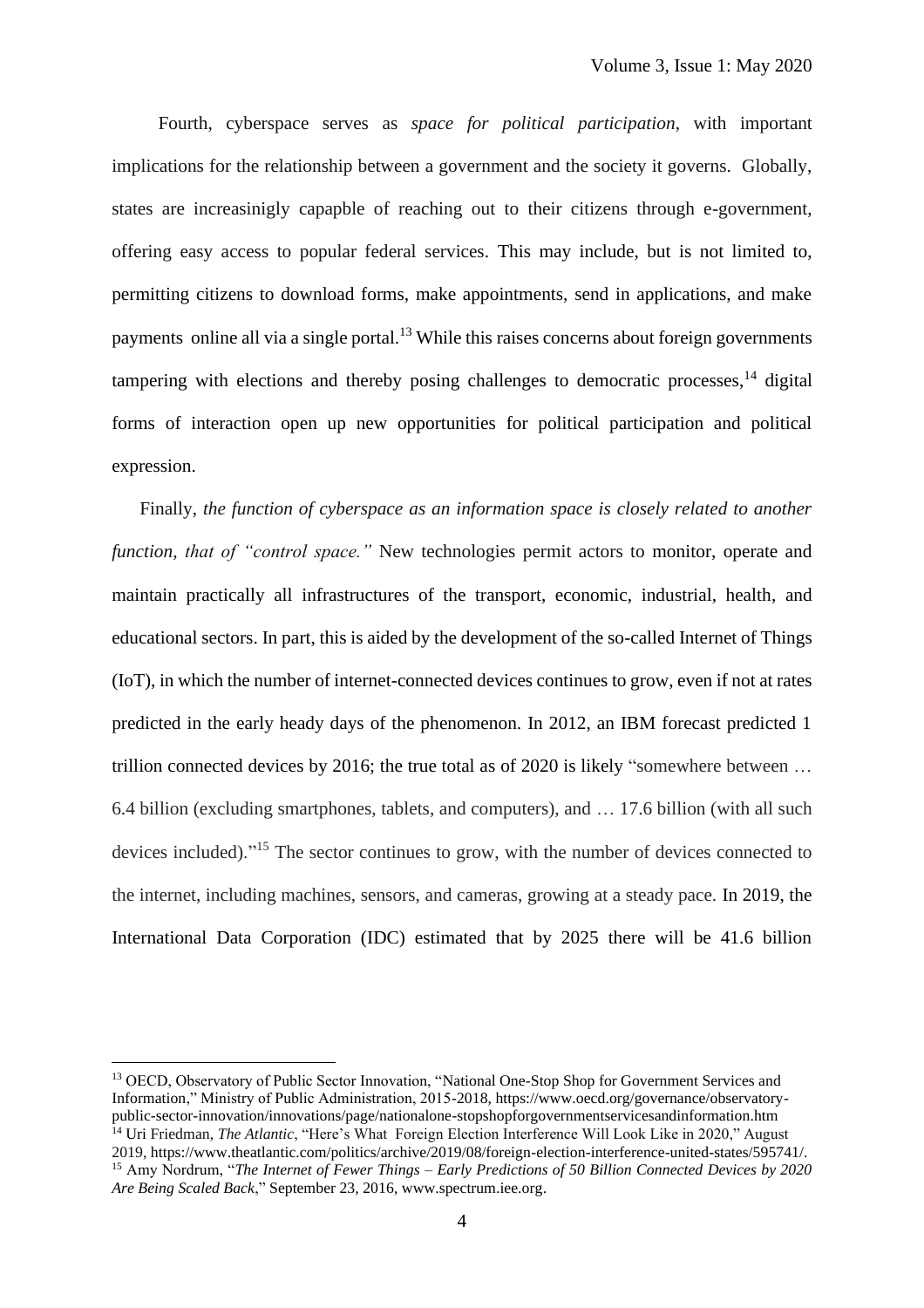connected IoT devices, or "things," generating 79.4 zettabytes (ZB) of data a year.<sup>16</sup> Already, IoT has advanced well beyond science fiction status, steadily infiltrating factories, homes, and businesses all over the world.<sup>17</sup> IoT is more and more offering advanced connectivity of devices, systems, and services that goes well beyond machine-to-machine communications. The interconnection of all of these devices will result in increased automation in nearly all fields, leading to increases in efficiency, accuracy, and economic benefit as well as reduced human intervention.<sup>18</sup> While the benefits are enormous, the increase of IoT can also lead to Industrial Control Systems (ICS) security vulnerabilities, particularly since research from IBM shows that 81 percent of companies do not have an operational technology (OT)-specific security incident response plan in place. Potential attacks against against ICS and supervisory control and data acquisition (SCADA) are especially alarming, presenting a real security threat to vital production facilities that could have a devastating impact on energy, utilities, transportation, and other systems that touch all of our lives.<sup>19</sup>

## **Cybercrime**

### *Term and definition*

Cybercrime, also called computer crime, maybe defined as the use of a computer as an instrument to further illegal ends, such as committing fraud, trafficking in child pornography and intellectual property, stealing identities, or violating privacy. Especially through the internet, it has grown in importance as the computer has become central to commerce, entertainment, and government, and represents an extension of existing criminal behavior

<sup>16</sup> Press Release, *Marketwatch*, June 18, 2019, [https://www.marketwatch.com/press-release/the-growth-in](https://www.marketwatch.com/press-release/the-growth-in-connected-iot-devices-is-expected-to-generate-794zb-of-data-in-2025-according-to-a-new-idc-forecast-2019-06-18?mod=mw_quote_news)[connected-iot-devices-is-expected-to-generate-794zb-of-data-in-2025-according-to-a-new-idc-forecast-2019-06-](https://www.marketwatch.com/press-release/the-growth-in-connected-iot-devices-is-expected-to-generate-794zb-of-data-in-2025-according-to-a-new-idc-forecast-2019-06-18?mod=mw_quote_news) [18?mod=mw\\_quote\\_news.](https://www.marketwatch.com/press-release/the-growth-in-connected-iot-devices-is-expected-to-generate-794zb-of-data-in-2025-according-to-a-new-idc-forecast-2019-06-18?mod=mw_quote_news)

<sup>17</sup> "The Most Powerful Internet of Things (IoT) Companies to Watch," *Computerworld*,

[https://www.computerworld.com/article/3412287/the-most-powerful-internet-of-things-iot-companies-to](https://www.computerworld.com/article/3412287/the-most-powerful-internet-of-things-iot-companies-to-watch.html)[watch.html.](https://www.computerworld.com/article/3412287/the-most-powerful-internet-of-things-iot-companies-to-watch.html)

<sup>18</sup> "Reap the Benefits of IoT without Compromising SCADA Security," *Security Boulevard*, February 2020, [https://securityboulevard.com/2020/02/reap-the-benefits-of-iot-without-compromising-scada-security/.](https://securityboulevard.com/2020/02/reap-the-benefits-of-iot-without-compromising-scada-security/)  $19$  Ibid.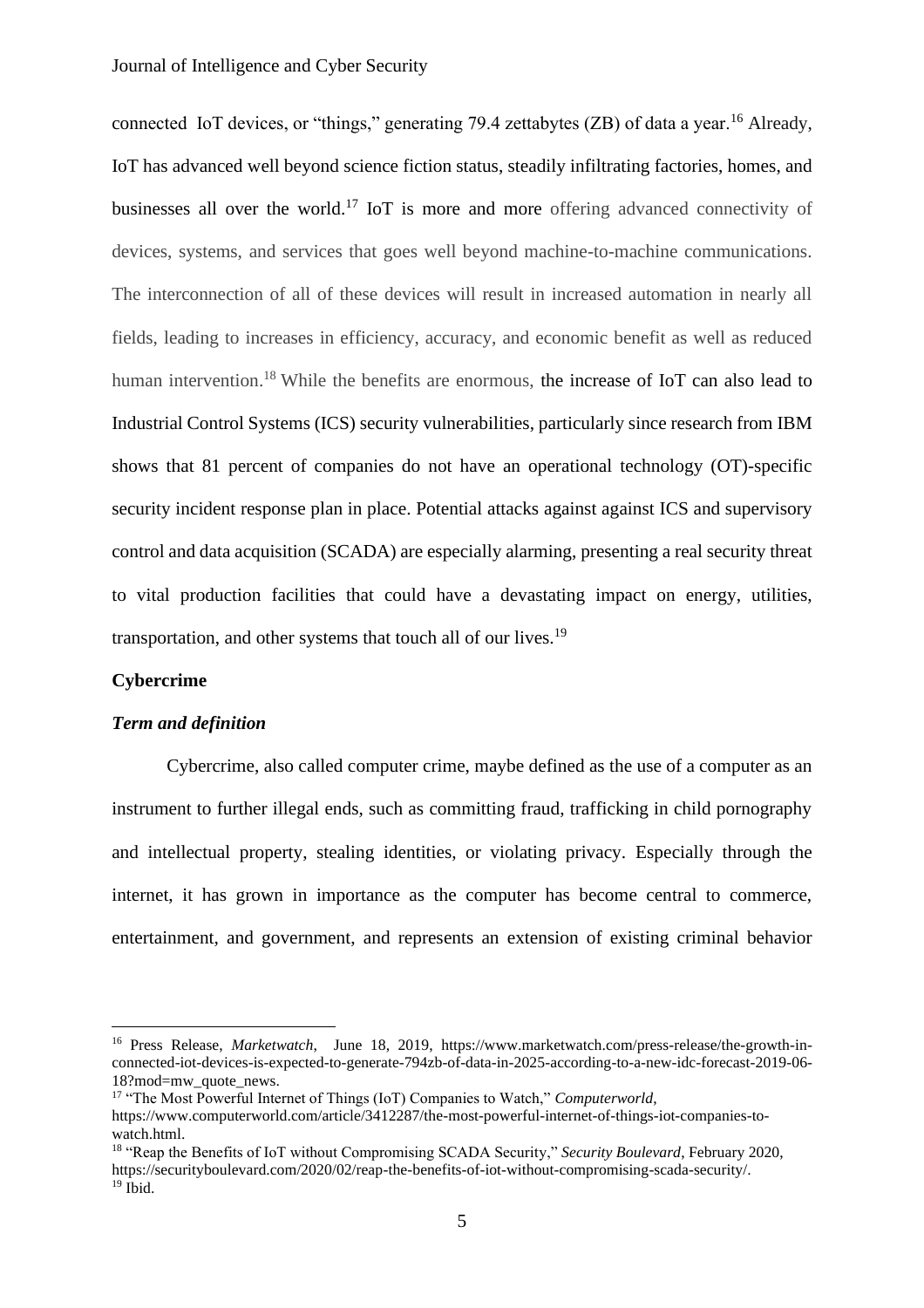alongside some novel illegal practices.<sup>20</sup> Most cybercrime is an attack on information about individuals, corporations, or governments. Although the attacks do not take place on a physical body, they do take place on the personal or corporate virtual body, which is the set of informational attributes that define people and institutions on the internet. Indeed, in this digital age, our virtual identities are essential elements of everyday life: we are more or less a "bundle of numbers and identifiers in multiple computer databases owned by governments and corporations." Cybercrime highlights the centrality of networked computers in our lives, as well as the fragility of such seemingly solid facts as individual identity.<sup>21</sup>

The difficulty countries globally face in combatting cybercrime is compounded by the fact that there is no commonly agreed upon definition of the phenomenon, hindering the development of legislation to effectively address all activities that fall under the "cybercrime" umbrella. Furthermore, there are no cyberborders between countries, meaning that international cybercrimes often challenge the effectiveness of domestic and international law and law enforcement. Precisely because existing laws in many countries are not tailored to deal with cybercrime, criminals increasingly conduct crimes on the internet in order to take advantages of the less severe punishments or difficulties of being traced. Certainly, governments and industries across the globe have gradually realized the colossal threats of cybercrime to economic and political security and public interests. National regulatory frameworks have an important role to play in cybercrime prevention, both with respect to the private sector in general and service providers in particular. Nearly half the world's countries have passed data protection laws specifying requirements for the protection and use of personal data. Some of these regimes include specific requirements for internet service providers and other electronic communications providers.<sup>22</sup>

<sup>&</sup>lt;sup>20</sup> "Cybercrime," Encyclopaedia Britannica online, [https://www.britannica.com/topic/cybercrime.](https://www.britannica.com/topic/cybercrime)

 $21$  Ibid.

<sup>&</sup>lt;sup>22</sup> United Nations Office on Drugs and Crime – Vienna (UNODOC), "Comprehensive Study on Cybercrime" February 2013, page xxvii,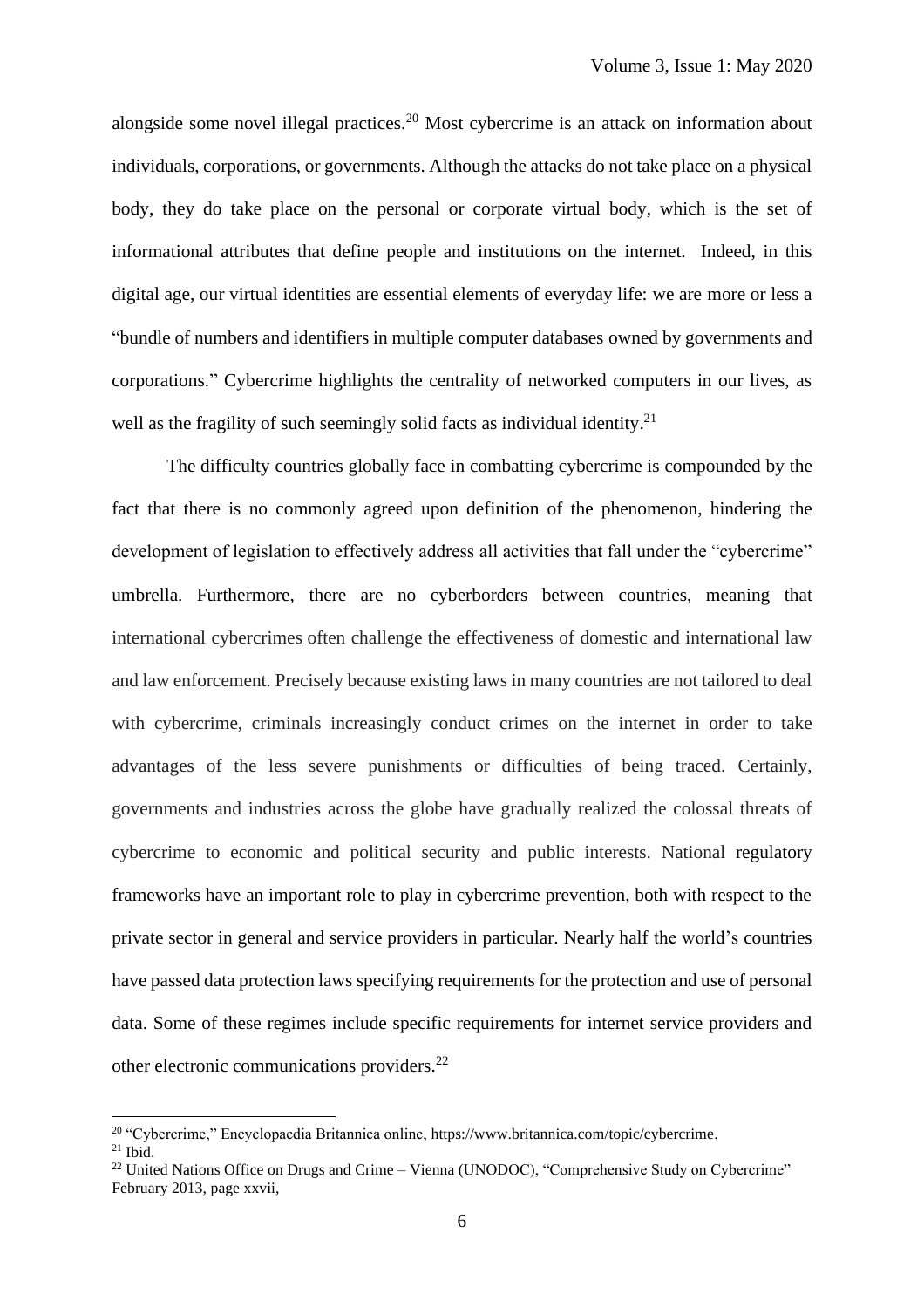## Journal of Intelligence and Cyber Security

However, complexity in types and forms of cybercrime increases the difficulty of fighting back, suggesting the need for increased international cooperation, a call that governments have increasingly taken up in recent years. For example, the Council of Europe Convention of 23 November 2001,<sup>23</sup> also called the Budapest Convention on Cybercrime, is a Council of Europe convention open for signature by its member states and nonmember states that participated in its elaboration and for accession by other nonmember states. It is the first international agreement on crime committed via the internet or other computer networks to deal with topics like "infringements of copyright, computer related fraud, child pornography, and violations of network security."<sup>24</sup> The agreement thus represents the international endeavor to establish uniform and legal regulations to combat cybercrime and facilitate international cooperation in this area.

Also in Europe, with Regulation (EU) 2016/679 of the European Parliament and of the Council, the European Union's General Data Protection Regulation (GDPR) regulates the processing (by individuals, by companies, or by organizations) of personal data relating to individuals in the EU. The rules do not apply to data processed by an individual for purely personal reasons or as part of activities carried out in one's home, provided there is no connection to a professional or commercial activity. When an individual uses personal data outside of the personal sphere, for sociocultural or financial activities, for example, then the data protection law must be respected.<sup>25</sup>

#### *Cybercrime and traditional criminal activity*

[https://www.unodc.org/documents/commissions/CCPCJ/CCPCJ\\_Sessions/CCPCJ\\_22/\\_E-CN15-2013-](https://www.unodc.org/documents/commissions/CCPCJ/CCPCJ_Sessions/CCPCJ_22/_E-CN15-2013-CRP05/Comprehensive_study_on_cybercrime.pdf) [CRP05/Comprehensive\\_study\\_on\\_cybercrime.pdf.](https://www.unodc.org/documents/commissions/CCPCJ/CCPCJ_Sessions/CCPCJ_22/_E-CN15-2013-CRP05/Comprehensive_study_on_cybercrime.pdf)

<sup>&</sup>lt;sup>23</sup> Glossary of the "official website of the European Union:" [https://ec.europa.eu/home-affairs/e](https://ec.europa.eu/home-affairs/e-library/glossary/budapest-convention-cybercrime_en)[library/glossary/budapest-convention-cybercrime\\_en.](https://ec.europa.eu/home-affairs/e-library/glossary/budapest-convention-cybercrime_en)

<sup>&</sup>lt;sup>24</sup> Council of Europe, Details of Treaty No. 185: "Convention on Cybercrime," Budapest, November 23, 3001, [https://www.coe.int/en/web/conventions/full-list/-/conventions/treaty/185.](https://www.coe.int/en/web/conventions/full-list/-/conventions/treaty/185)

<sup>&</sup>lt;sup>25</sup> Official Homepage of the European Union, "Law"/ "What Does the General Data Protection Regulation (GDPR) Govern?" [https://ec.europa.eu/info/law/law-topic/data-protection/reform/what-does-general-data](https://ec.europa.eu/info/law/law-topic/data-protection/reform/what-does-general-data-protection-regulation-gdpr-govern_en)[protection-regulation-gdpr-govern\\_en.](https://ec.europa.eu/info/law/law-topic/data-protection/reform/what-does-general-data-protection-regulation-gdpr-govern_en)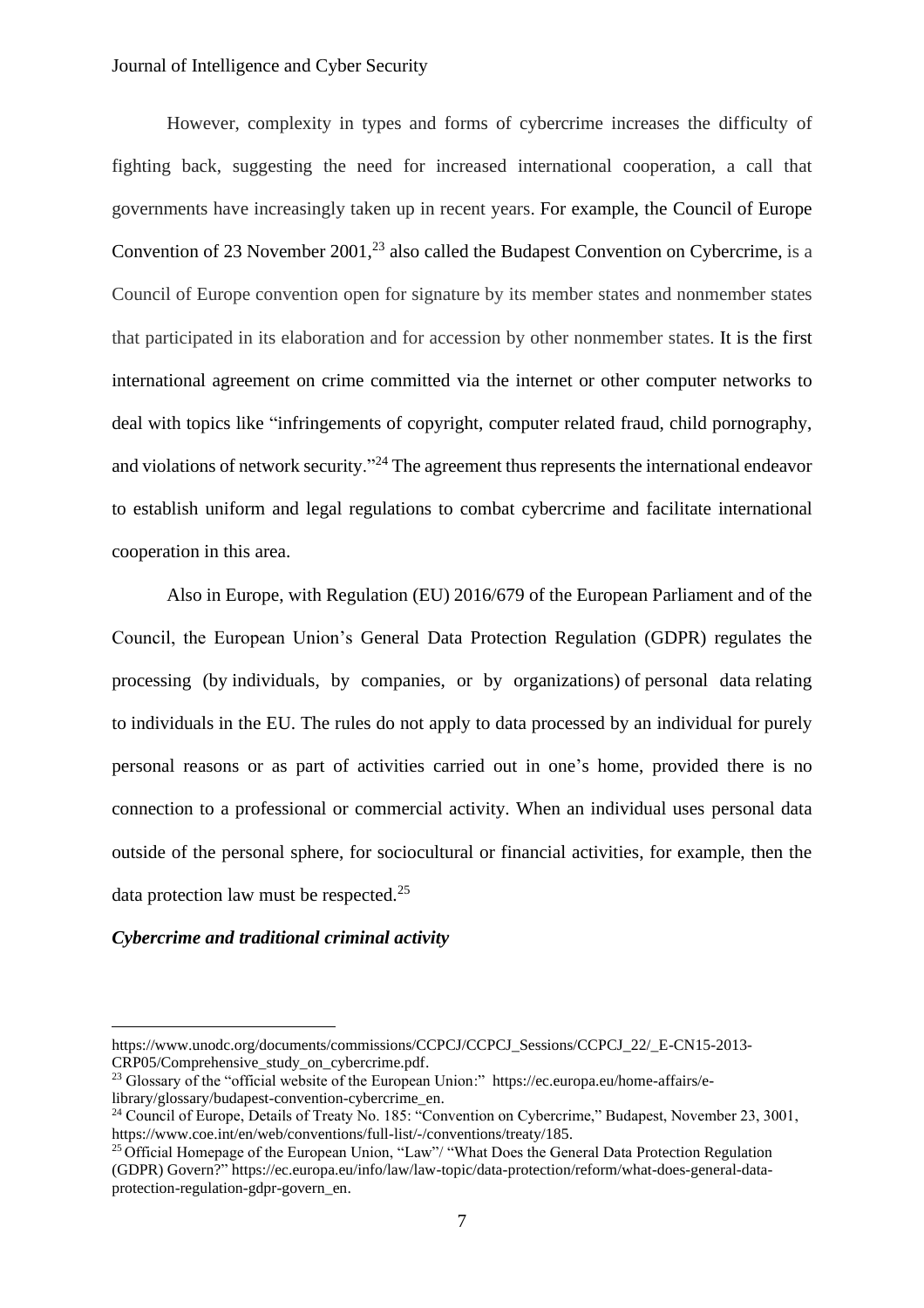Combatting cybercrime is further complicated by the ambiguous relationship between it and traditional criminal activity. While "cybercrime" involves digital computers in the commitment of an offence, the technology alone is insufficient to distinguish these types of activities from traditional crimes. Generally speaking, criminals do not need a computer to commit a fraud, traffic in child pornography and intellectual property, steal an identity, or violate someone's privacy. All those activities existed before the "cyber" prefix became omnipresent; in this way, cybercrime (especially when it involves the internet) often represents an extension of existing criminal behavior alongside some novel illegal activities that have been made possible by the presence of these technologies. Further complicating matters, "today's cybercriminal is not necessarily an IT-specialist."<sup>26</sup> Crucially, cybercrime differs from traditional crime in that it knows no physical or geographic boundaries and can be conducted with less effort, greater ease, and at much greater speed than the latter, although to be sure this depends on the type of cybercrime and the type of "traditional" crime it is being compared to.<sup>27</sup>

# *The risks and threats*

Cyber risks and threats confronting users range from operating errors to massive attacks by state and nonstate actors using cyberspace as a venue for their activities; they may also involve military operations. Cybercrime, whether in the form of identity fraud, cyberattacks with the intent of harming an enemy state, or misuse of the internet for extremist purposes are serious new challenges facing all the stakeholders affected, requiring broad cooperation of governmental and nongovernmental bodies at the national and international levels.<sup>28</sup>

#### **Cybercrime – The Austrian Case**

<sup>&</sup>lt;sup>26</sup> Interview with Mr. Erhard Friessnik, current Head of the Cybercrime Competence Center C4 at the Federal Austrian Ministry of Internal Affairs.

<sup>27</sup> Marie-Helen Maras, *Computer Forensics: Cybercriminals, Laws and Evidence*, Jones & Bartlett Learning 2014.

<sup>28</sup> Austrian Cyber Security Strategy 2013, p. 6.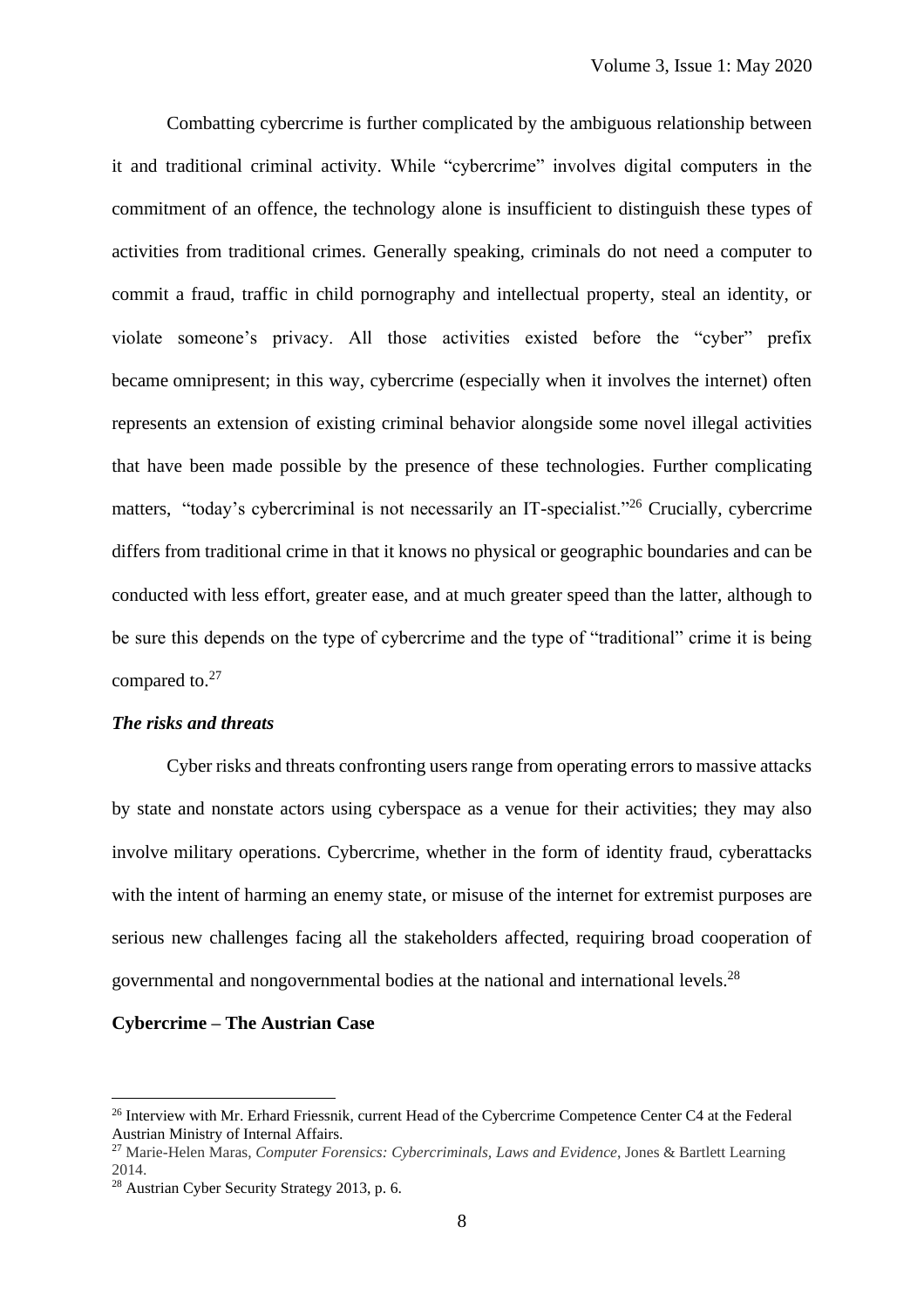# *Austrian understandings of cyberspace – ICT as a target, ICT as a tool*

In Austria, about three quarters of the population uses the internet regularly, and half of this group does so on a daily basis. The economy depends increasingly on effective digital infrastructures with regard to its technological development and the efficiency of internal procedures.<sup>29</sup> All of this puts Austria, its citizens and government, at risk from cybercrime, a fact that has led the government to implement mitigating policies. The goal of the Austrian ministry of the interior is to observe and analyze development in this area, to investigate the perpetrators, and to protect internet users with the knowledge gained during the investigations and international analysis meetings and debriefings with relevant experts within and outside of the European Union. Furthermore, the Ministry of the Interior seeks to constantly build up appropriate expertise and develop new strategies and to adapt these—often only short-lived policies to the cybercrime situation in Austria.<sup>30</sup>

The government of Austria understands that the cyber security of Austria, the EU, and the entire community of nations is interconnected very closely; a corollary understanding is that intensive cooperation based on solidarity at the European and international level is required to ensure cyber security.<sup>31</sup> Indeed, ensuring cyber security in national and international cyberspace has become one of Austria's top priorities and a common challenge for the state, national business, and society. With the *Austrian Strategy for Cyber Security*, the Federal Government of Austria rolled out on March 20, 2013, a comprehensive and proactive concept for the protection of cyberspace and the people who move around within it. The *Strategy* has since then served as the basis of government policy in this field.<sup>32</sup> At the same time, it should be noted that Austria's EU membership mandates that the country utilize the above-mentioned

 $29$  Ibid., p. 4.

<sup>&</sup>lt;sup>30</sup> Interview with Erhard Friessnik.

<sup>31</sup> *Austrian Cyber Security Strategy 2013*, p. 7.

<sup>32</sup> Austrian Chancellery, "Bundeskanzleramt"/Themen/Cyber-Sicherheit,

[https://www.bundeskanzleramt.gv.at/themen/cyber-sicherheit-egovernment.html.](https://www.bundeskanzleramt.gv.at/themen/cyber-sicherheit-egovernment.html)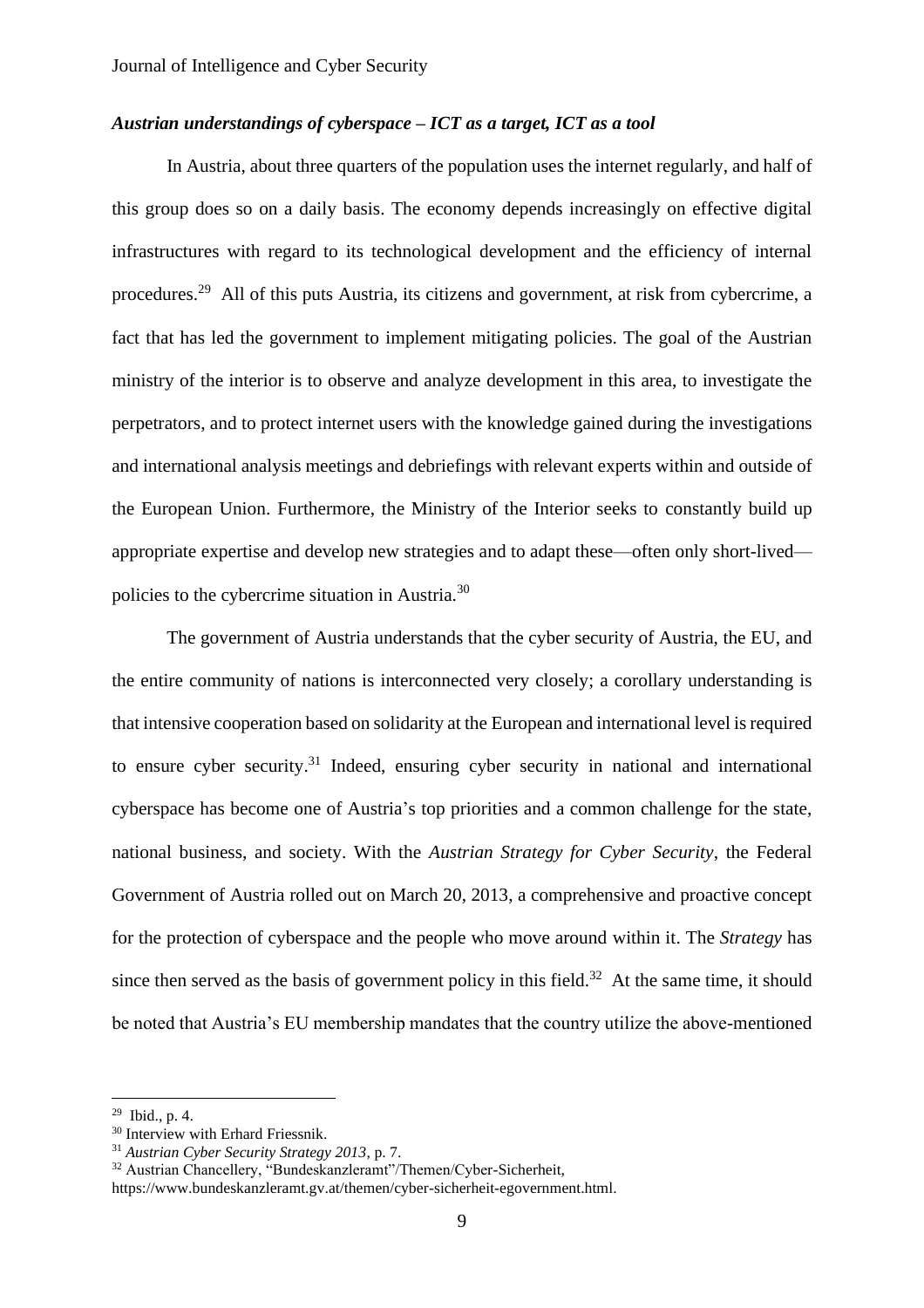GDPR as a tool in fighting cybercrime, meaning that whenever an individual in Austria uses personal data outside of the personal sphere, the data protection law must be applied.<sup>33</sup>

As a cross-cutting issue that requires a broad approach, Austria treats the fight against cybercrime both as one of the core tasks of the Austrian criminal police at Federal Criminal Police Office  $(BKA)^{34}$  and an area that falls under the purview of the Austrian security authorities at the Ministry of Internal Affairs. <sup>35</sup> Generally, the relevant Austrian authorities understand cybercrime in two senses, namely, the narrow and the broad. In the Austrian context, cybercrime in the narrower sense includes criminal acts that a) involve attacks on data or computer systems and b) are committed using information and communication technology  $(ICT).$ <sup>36</sup> These offenses are directed against the networks themselves or against devices, services or data in these networks,<sup>37</sup> for example, data corruption, hacking, or DDoS attacks. Offenses that belong to "cybercrime in the narrower sense" can be found in the following Law Paragraphs in the Austrian Criminal Code<sup>38</sup>:

• § 118a StGB Illegal access to a computer system

•  $\frac{119}{119}$  StGB Violation of telecommunications secrecy

- § 119a StGB Misuse of data
- § 126a Data corruption

• § 126b StGB Disruption of the functionality of a computer system

• § 126c StGB Misuse of computer programs or access data

- § Section 148a Fraudulent misuse of data processing
- § 225a StGB Data falsification

2.1, Kategorisierung des Begriffs/Cybercrime (Vienna: n.d, 2018), p. 9.

<sup>&</sup>lt;sup>33</sup> Official Homepage of the European Union, "Law/ What Does the General Data Protection Regulation (GDPR) govern?" [https://ec.europa.eu/info/law/law-topic/data-protection/reform/what-does-general-data](https://ec.europa.eu/info/law/law-topic/data-protection/reform/what-does-general-data-protection-regulation-gdpr-govern_en)[protection-regulation-gdpr-govern\\_en.](https://ec.europa.eu/info/law/law-topic/data-protection/reform/what-does-general-data-protection-regulation-gdpr-govern_en)

 $34$  The "Bundeskriminalamt" (abbreviation = BKA).

 $35$  The "Bundesministerium für Inneres" (abbreviation = BMI)

<sup>36</sup> *Lagebericht Cybercrime 2018*, also known as "Cybercrime-Report des Bundeskriminalamtes 2018," chapter

 $37$  Ibid.

<sup>38</sup> Österreichisches Strafgesetzbuch (StGB), [https://www.jusline.at/gesetz/stgb.](https://www.jusline.at/gesetz/stgb)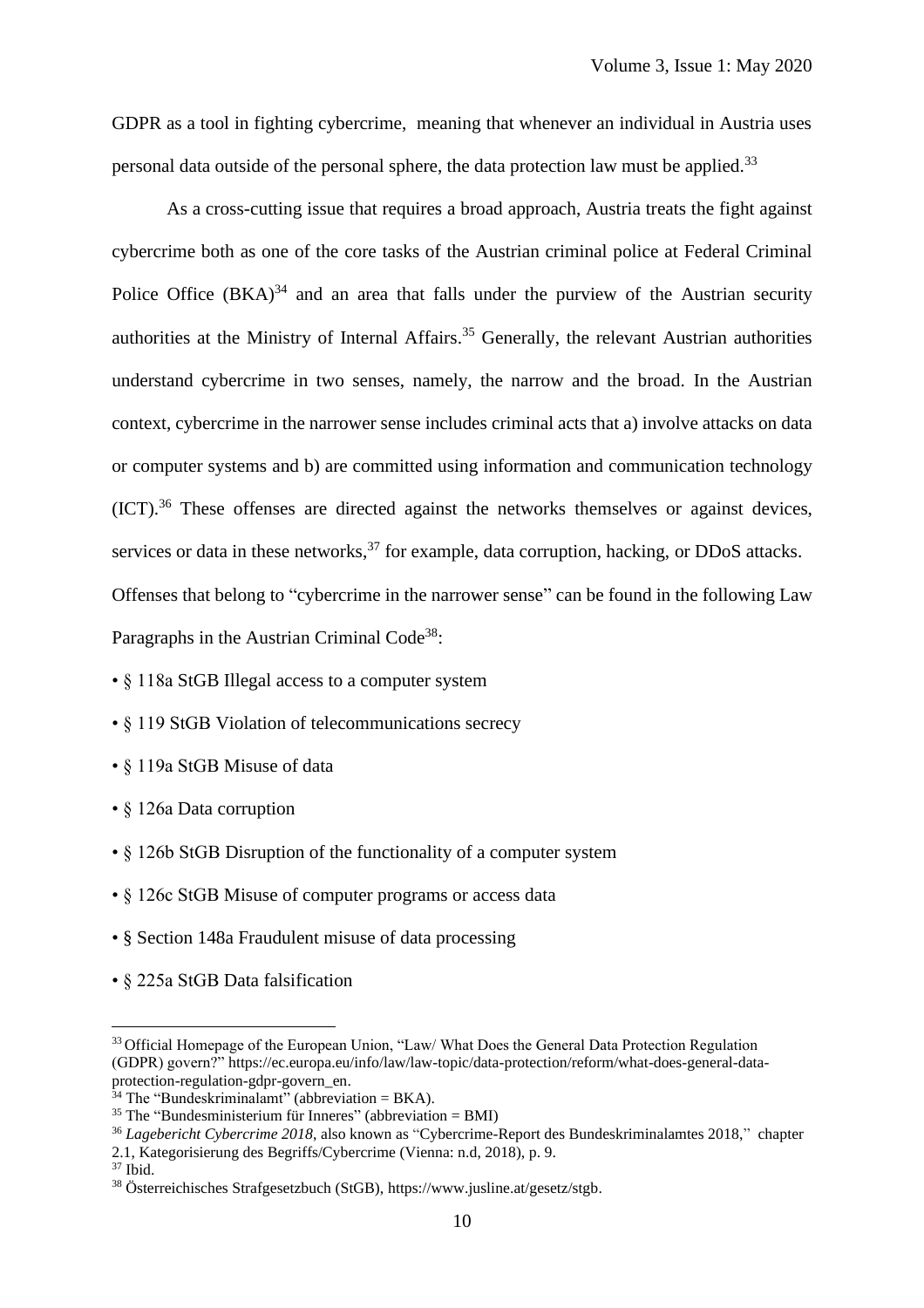### Journal of Intelligence and Cyber Security

By "cybercrime in a broader sense" are understood crimes in which information and communication technology is used as a direct tool for planning, preparing, and executing conventional criminal offenses, such as fraud, drug trafficking in the darknet, pornographic representations of minors on the internet, cybergrooming, or cyberbullying.<sup>39</sup>

Austria's membership within the EU means that the authorities must also account for other distinctions, emanating from EU regulations. For instance, in 2018 the European Union Agency for Law Enforcement Cooperation ("Europol") differentiated between *cyber*dependent crimes<sup>40</sup> and *cyber-enabled* crimes.<sup>41</sup> The key distinction between these categories is the role of ICT in the offence—whether it is the target of the offence or part of the *modus operandi*<sup>42</sup> of the offender.<sup>43</sup> When ICT is the target, the cybercrime negatively affects the confidentiality*,* integrity*,* and/or availability of computer data or systems. <sup>44</sup> Alternatively, when it is part of the modus operandi, ICT is used to commit crimes with other targets, often in furtherance of "traditional" criminal ends (robbery, blackmail, etc.).

#### *Cybercrime in Austria: General trends and specific case studies*

The number of offenses committed by cybercrime "in the narrower sense" rose across Austria from 2,630 in the year 2016 to 3,546 in the year 2017, as reported by the BKA and corresponding to "an increase of 34.8 percentage points compared to the previous year."<sup>45</sup> On the one hand, the situation seems to be deteriorating—the number of such offenses reported for 2018 was about 19, 627, an increase of 16.8 compared to 2017. On the other hand, the capacity of the state to deal with them has also been rising: the number of solved crimes rose by 13.3

<sup>39</sup> *Lagebericht Cybercrime 2018*, p. 10.

<sup>&</sup>lt;sup>40</sup> I.e., "any crime that can only be committed using computers, computer networks or other forms of information communication technology." From Mike McGuire and Samantha Dowling, *Cybercrime: A Review of the Evidence*, *Research report 75, Summary of key findings and implications,* UK Home Office Research Report 75, October 2013, p. 4; Europol, 2018, p. 15.

<sup>&</sup>lt;sup>41</sup> I.e., traditional crimes facilitated by the internet and digital technologies.

<sup>42</sup> Or M.O.; i.e., method of operation.

<sup>43</sup> UNODC, *E4J University Module series: Cybercrime*, 2013, p. 15.

 $44$  Ibid.

<sup>45</sup> Österreich-oe24.at, "Cybercrime bei uns stark am Vormarsch," March 2018,

[https://www.oe24.at/digital/Cybercrime-in-Oesterreich-stark-am-Vormarsch/349177951.](https://www.oe24.at/digital/Cybercrime-in-Oesterreich-stark-am-Vormarsch/349177951)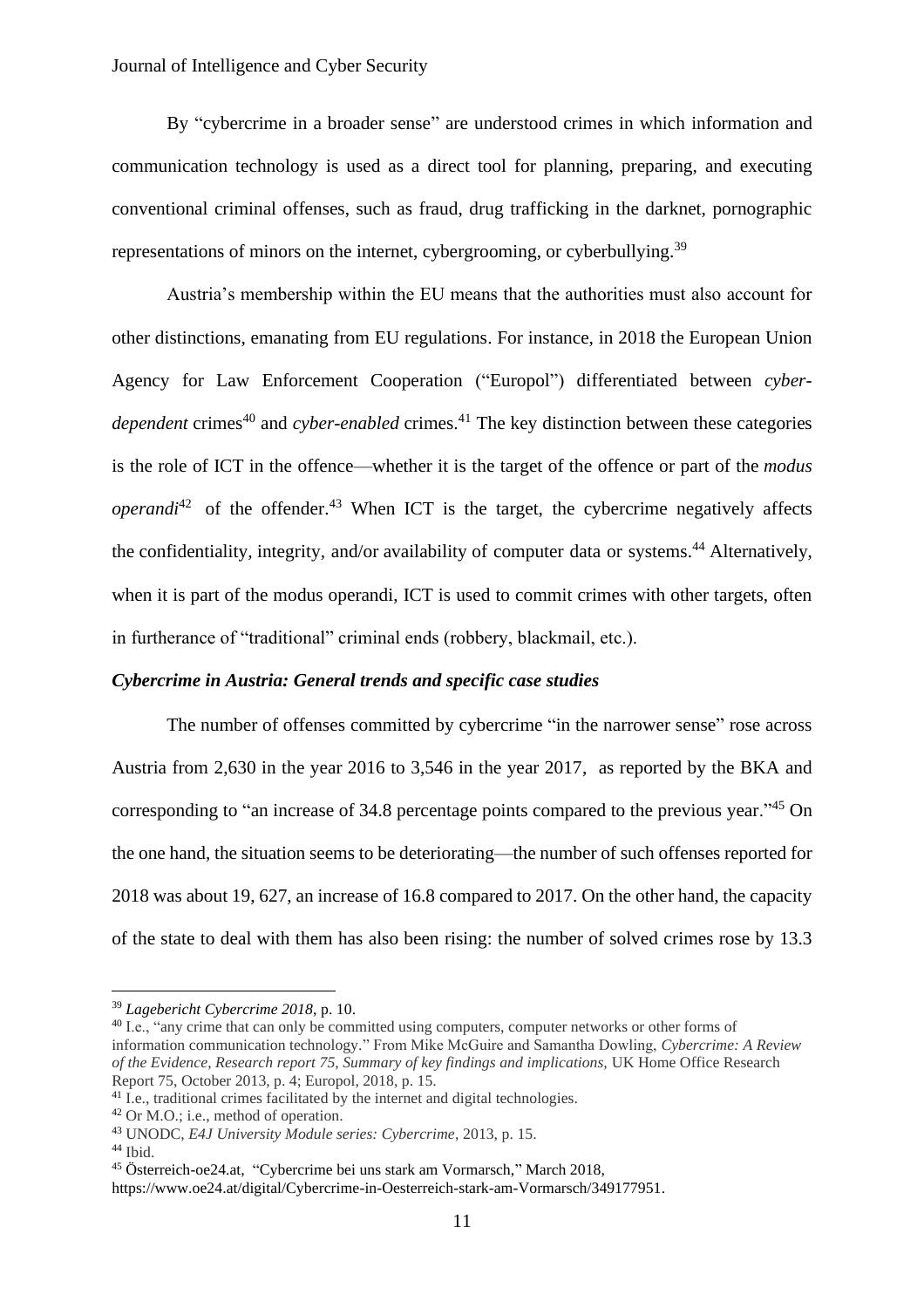percent in 2108, from 6,470 in 2017 to 7,332.<sup>46</sup> At the same time, if one looks at Austrian cases of cybercrime in the "broader sense," these too have been increasing, especially in the areas of forged documents, cases of blackmail by ransomware, pornographic representations of minors on the internet, and fraud generally speaking.

Taken together, according to the Police Crime Statistics (PKS), the number of suspects in the area of cybercrime increased in 2018 to 7,980, which signifies an increase of 7.1 percent from 2017. In terms of gender distribution, 70.1 percent (5,591) of the suspects were male and 29.9 percent (2,389) were female. The age distribution of possible offenders showed that the majority of (3,547) is between 25 and 39 years old, followed by those over 40 (1,896) and from 21 to 24 years old  $(1,110)$ .<sup>47</sup> It should be noted that the highest rates of increase in criminality generally in Austria have been in the area of cybercrime, apparently reflecting the ongoing shift of classic forms of crime into the digital world.<sup>48</sup>

If we look at the situation for 2019, surveys published by the BKA for the first half of 2019 show a striking increase in internet crime in Austria over the period from January to June of that year, registering a change of 51 percent from 2018.<sup>49</sup> The decisive factor for the increase in quantity seems to be a spike in internet frauds, which were registered in 8,187 police reports, an increase of 32.3 percent from the comparison period. Further parsing the numbers, it appears that cybercrime "in the narrow sense" increased by 61.6 percent in 2019, including but not limited to cyber attacks on third-party devices, data theft, and trade in stolen identities on the Darknet. These trends are only forecast to increase in the coming years.<sup>50</sup> Finally, the

[https://bundeskriminalamt.at/306/files/Cybercrime\\_Report\\_18\\_web.pdf.](https://bundeskriminalamt.at/306/files/Cybercrime_Report_18_web.pdf)  $48$  Ibid., p. 18.

<sup>46</sup> Based on the *Austrian Cybercrime Report 2019 –Developments, phenomena and priorities* (*Lagebericht Cybercrime 2019 – Entwicklungen, Phänomene und Schwerpunkte*), p. 17, [https://bundeskriminalamt.at/306/files/Cybercrime\\_Report\\_18\\_web.pdf.](https://bundeskriminalamt.at/306/files/Cybercrime_Report_18_web.pdf)

<sup>47</sup> Based on the *Austrian Cybercrime Report 2019 – Developments, Phenomena and Priorities* (*Lagebericht Cybercrime 2019 – Entwicklungen, Phänomene und Schwerpunkte*), p. 17,

<sup>49</sup> "Cybercriminality in Austria Has Increased," September 12, 2019,

[https://www.onlinesicherheit.gv.at/service/news/470499.html.](https://www.onlinesicherheit.gv.at/service/news/470499.html)

 $50$  Ibid.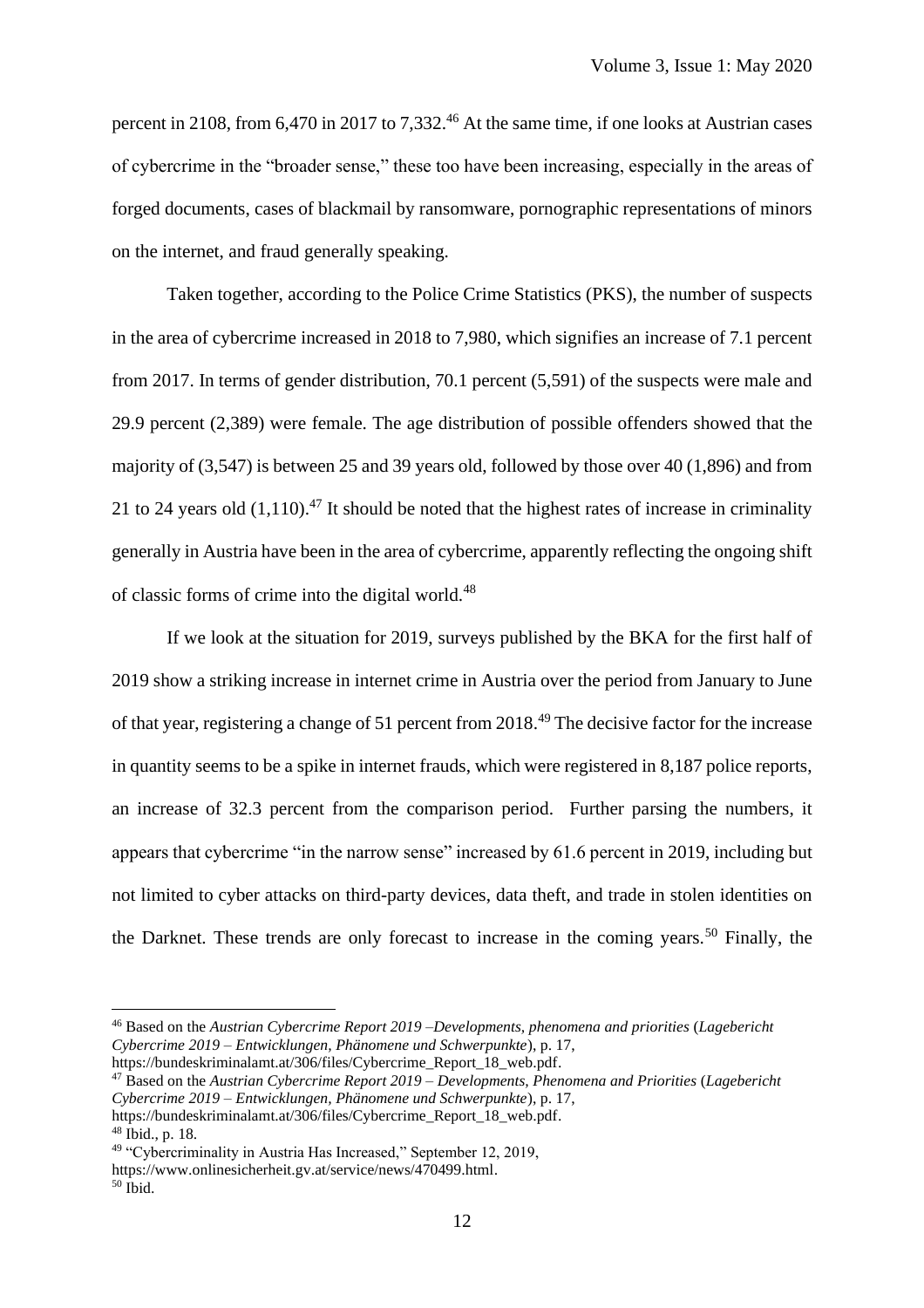highest increase, of 144.9 percent, occurred in the category of "other crimes" on the internet. For some time now, common criminal acts—extortion, document forgery, money laundering, etc.—have increasingly moved to the Darknet, where criminals may also purchase malware (also referred to as "crime-as-a-service."). $51$ 

Such are the broad trends, the "numbers," as it were. In what follows, we look at two mini case studies of cybercrime in Austria, namely, two cases of hacking into governmental systems that encapsulate the extent to which cybercrime is not merely a phenomenon affecting people's pocketbooks, but is also a problem for state/social security broadly conceived.

# *Hacking into the Austrian People's party server*

As technology changes, countries and their election management bodies must change how they conceive of security. Battles for the integrity of elections and for control over political parties are increasingly waged in cyberspace, and one small flaw in technology, or in the way it is used, can jeopardize an election and political parties themselves. Importantly, the increased digitization of the electoral field brings to the fore the extent to which the balance between transparency and security is perhaps the central issue in cybersecurity. While technology needs to be sufficiently opaque to bad actors, the public can quickly lose trust in any system that is a "black box" to nonexperts. Securing voting technology means more than just strong software and hardware—it also means securing the human, political, legal, and procedural aspects of an election.

Indeed, voter data is just as much of a target for malicious hacks and breaches as, say, credit card data and it is equally susceptible to poorly secured digital infrastructure. In fact, the problem has already reached a global scale. Voter data can be exposed by either a malicious hack, an accidental leak, poorly configured security settings, or the physical theft of hardware.

 $51$  Ibid.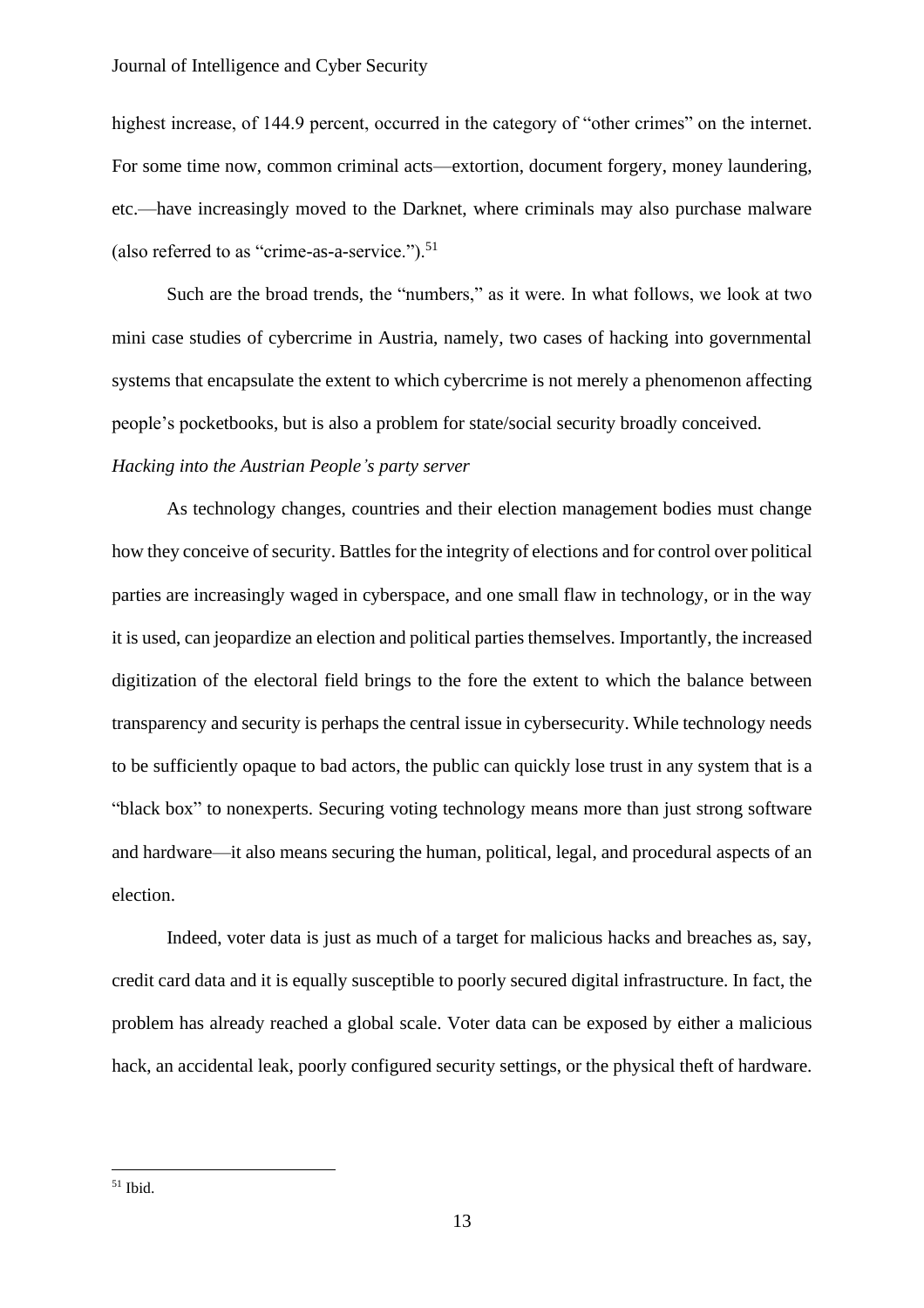Regardless of the point of exposure, compromised voter data usually includes sensitive and personally identifiable information. 52

On September 5, 2019, the Austrian People's Party<sup>53</sup> reported to the media, that a "very targeted hacker attack" on the party headquarters had occurred. As a result of this incident, the "the hacker (or the hackers) got access to the systems of the political party on July 27 and had 'exfiltrated' 1.3 terabytes of data by the end of August 2019. <sup>54</sup> According to the People's Party, the attack was noticed "because confidential documents about the party's donations and campaign finances have been leaked to the media."<sup>55</sup> The party also claimed that the data "could not only have been stolen but also manipulated," although in the immediate days after the incident no evidence of manipulation was detected.<sup>56</sup>

In October 2019, the Austrian media reported that "the alleged hacker attack on the People's Party headquarters was apparently 'started by a server in Vienna.'" Clues initially led investigators to a club of comics fans in Vienna in the Favoriten district. However, it was reported that the club members "themselves may have been victims of the hackers."<sup>57</sup> Apparently, the club's server may have been hacked and used "as an attack platform against the People's Party server;" while focusing on the club, investigators "came across several suspicious IP addresses that could lead to the actual perpetrators."<sup>58</sup>

Over time, the magnitude of the breach became clear. In the course of parliamentary inquiries to the Austrian justice minister Clemens Jabloner and Interior Minister Wolfgang Peschorn in November 2019, it was confirmed that "463 gigabytes of data have been

<sup>52</sup> "Personal Data: Political Persuasion, Inside the Influence Industry's – How it Works," and "Breaches, Leaks, and Hacks: the Vulnerable Life of Voter Data"[: https://ourdataourselves.tacticaltech.org/posts/breaches-leaks](https://ourdataourselves.tacticaltech.org/posts/breaches-leaks-hacks)[hacks.](https://ourdataourselves.tacticaltech.org/posts/breaches-leaks-hacks)

<sup>53</sup> German: Österreichische Volkspartei (ÖVP) is a conservative and Christian-democratic political party in Austria.

<sup>54</sup> [https://futurezone.at/netzpolitik/oevp-hack-ermittlungen-werfen-neue-fragen-auf/400636748.](https://futurezone.at/netzpolitik/oevp-hack-ermittlungen-werfen-neue-fragen-auf/400636748)

<sup>55</sup> [https://orf.at/stories/3137375/.](https://orf.at/stories/3137375/)

<sup>56</sup> Ibid.

<sup>57</sup> "ÖVP-Hackerangriff: Spur zu Comic Verein in Favoriten?", *Die Presse*, October 10, 2019.

 $58$  Ibid.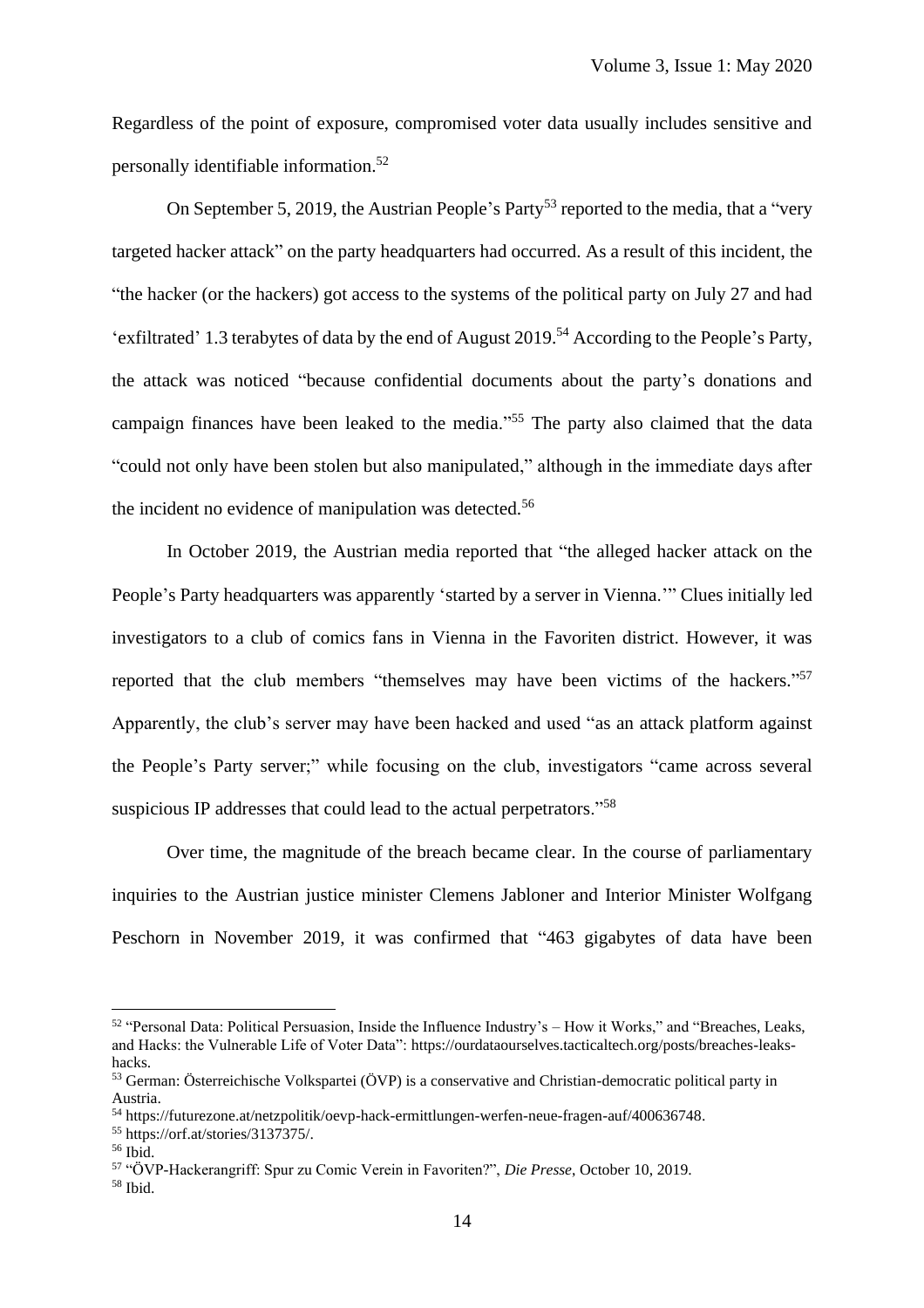transferred to a French server."<sup>59</sup> Data was transferred between August 30 and September 1. Based on previous investigations, it was assumed that the attacker(s) changed the administrator password at least once in the internal IT network of the People's Party. As a result, authorized persons were "temporarily" locked out of the party's IT application, and the hackers were able to access the entire network on July 27. $^{60}$ 

One day after the attack was reported, the public prosecutor's office in Vienna opened an investigation against "unknown perpetrators" on suspicion of unlawful access to a computer system and data damage to the detriment of the People's Party. At the time of this writing, the investigation was being carried out by the BKA and included technical experts from the Federal Office for the Protection of the Constitution and the Fight against Terrorism. So far, there have been no official indications that it was an attack by a foreign intelligence service, or that other parties were hacked to a comparable extent (or that such attempts had been made).<sup>61</sup>

# *Cyberattack on the Austrian Foreign Ministry in 2020*

Late on Saturday, January 4, 2020, the Austrian government reported to the media a cyberattack at the Ministry of Foreign Affairs (MFA), noting that it was part of a pattern in which "other European countries have ... been targeted for similar attacks in the past."<sup>62</sup> Further, the MFA let it be known that "the seriousness of the attack suggested it might have been carried out by a 'state actor'."<sup>63</sup> The ministry confirmed that "countermeasures" were in place while an "interagency task force reviewd the situation, and that services, such as travel information, were still available via the MFA's website.<sup>64</sup>

<sup>59</sup> "ÖVP-Hackerangriff: 463 Gigabite Daten trannsferiert," *Kurier*, November 14, 2019.

 $60$  Ibid.

 $^{61}$  Ibid.

<sup>62</sup> Michael Shields and Alison Williams, "Austria Suspects Foreign State behind Cyberattack," Reuters, January 5, 2020.

<sup>63</sup> BBC, "'Serious Cyber-Attack' on Austria's Foreign Ministry," January 5, 2020.

<sup>64</sup> Shields and Williams.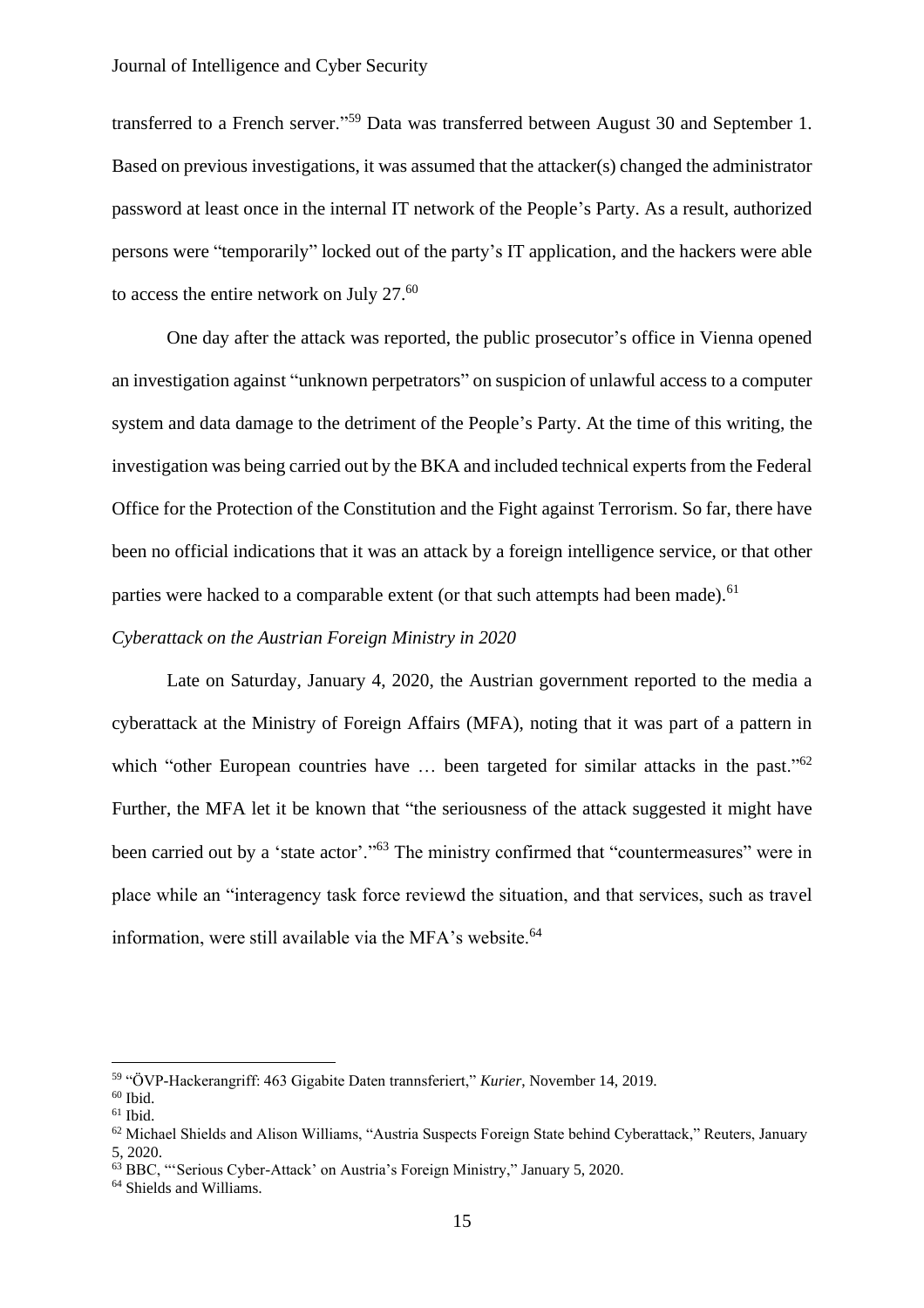The MFA was quick to put the attack in context, noting that "despite all intensive security measures, there is never 100 percent protection against cyber acttacks;<sup>65</sup> it also, as already mentioned, pointed out that other European governments had been similarly victimized in recent years. For example, the German government's IT network experienced a "very serious" cyberattack in March 2018. The culprit was a Russian cyber espionage group called Fancy Bear, associated with the Russian Cyber Agency GRU<sup>66</sup> and said to be sponsored by the Russian Government.<sup>67</sup> Operating since the mid-2000s, the group is thought to be responsible for cyberattacks against the White House, NATO, French Television station TV5Monde, the Democratic National Comitee, the Organization for Security and Cooperation in Europe, and the campaign of the French presidential candidate Emmanuel Macron; it was also suspected to have been involved in a similar attack on the German parliament in 2015.<sup>68</sup>

From these two cases, an important conclusion emerges. Namely, cyber attacks by hackers against Austria's governing institutions, here the electoral system and the Ministry of Foreign Affairs, should not be considered in isolation from processes affecting the governments of Western societies broadly speaking. Much remains to be learned, for example, about the connections between the Austrian incidents and apparent Russian interference in the US presidential election of 2016. Combatting this form of cybercrime requires cooperation on the international level, both within Europe and across the Atlantic.

# *Cybercrime in Austria: Mitigation Strategies*

Austrian authorities have been addressing the problem in a variety of ways. In addition to intense investigative efforts on the national and international (especially European) levels, the country has launched a societal campaign for safe online behavior. Experts from the BKA

<sup>65</sup> BBC, "'Serious Cyber-Attack'."

<sup>66</sup> Lawrence Osterle, "Russia behind Fancy Bear Hacks, Claims UK Government Report," *Independent*, October 4, 2018, [https://www.independent.co.uk/sport/general/athletics/fancy-bears-hacks-uk-russia-government-](https://www.independent.co.uk/sport/general/athletics/fancy-bears-hacks-uk-russia-government-vladimir-putin-a8567771.html)

[vladimir-putin-a8567771.html.](https://www.independent.co.uk/sport/general/athletics/fancy-bears-hacks-uk-russia-government-vladimir-putin-a8567771.html)

<sup>67</sup> "Fancy Bear," *Wikipedia*, [https://en.wikipedia.org/wiki/Fancy\\_Bear.](https://en.wikipedia.org/wiki/Fancy_Bear)

<sup>68</sup> BBC, "'Serious Cyber-Attack'."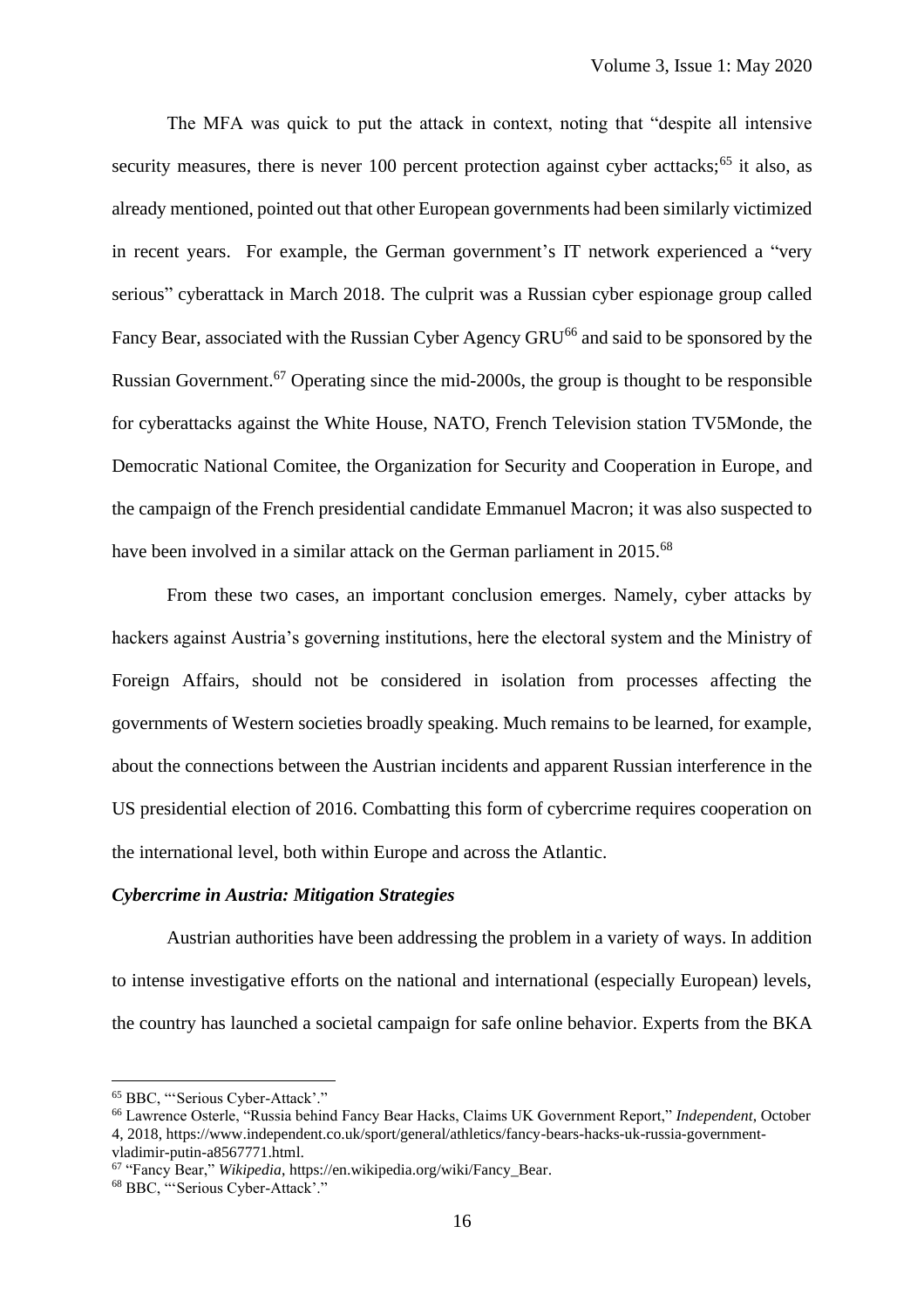and the scientific and private sectors have strengthened cooperation within the framework of joint projects with Europeol. One notes also an increase in the use of prevention programs such as "Under.18" and "Cyber.Sicher" (Cyber.Secure). Plans are in the works for enhanced training for internet crime investigators and for setting up a central investigation team in the area of ransomware.<sup>69</sup>

Combatting cybercrime in Austria involves numerous structures and stakeholders, reflecting the wide range of operations falling under the "cybersecurity" umbrella; already existing processes and structures establish a higher level of coordination on both the politicalstrategic and operational levels. Several organizations specialize exclusively in cybersecurity—for example, on the state level, the Computer Emergency Response Team  $(CERT)^{70}$ —and play an important role in cyber crisis management. These are discussed at some length below.

### *Organizational structure for law enforcement against cybercrime*

On May 11, 2012, a Ministerial Council decision established a Cyber Security Steering Group, with a political-strategic mandate, and placed it under the leadership of the Federal Chancellery.<sup>71</sup> The steering group coordinates cybersecurity measures, observes and monitors the implementation of the *Austrian Cybersecurity Strategy*, prepares annual reports on cybersecurity and advises the Federal Government in related matters. Membership comprises liaison officers to the National Security Council and cybersecurity experts from the departments represented in the latter, including the Federal Chief Information Officer. The steering group also works with those government departments whose sphere of influence includes organizations and companies addressed or affected by control measures proposed by

<sup>&</sup>lt;sup>69</sup> "Cybercriminality in Austria has increased," September 12, 2019,

[https://www.onlinesicherheit.gv.at/service/news/470499.html.](https://www.onlinesicherheit.gv.at/service/news/470499.html)

 $70$  The homepage of the Austrian Computer Emergency Response Team is[: https://cert.at/en/home/.](https://cert.at/en/home/)

<sup>71</sup> *Austrian Cybersecurity Strategy 2013*, p. 10.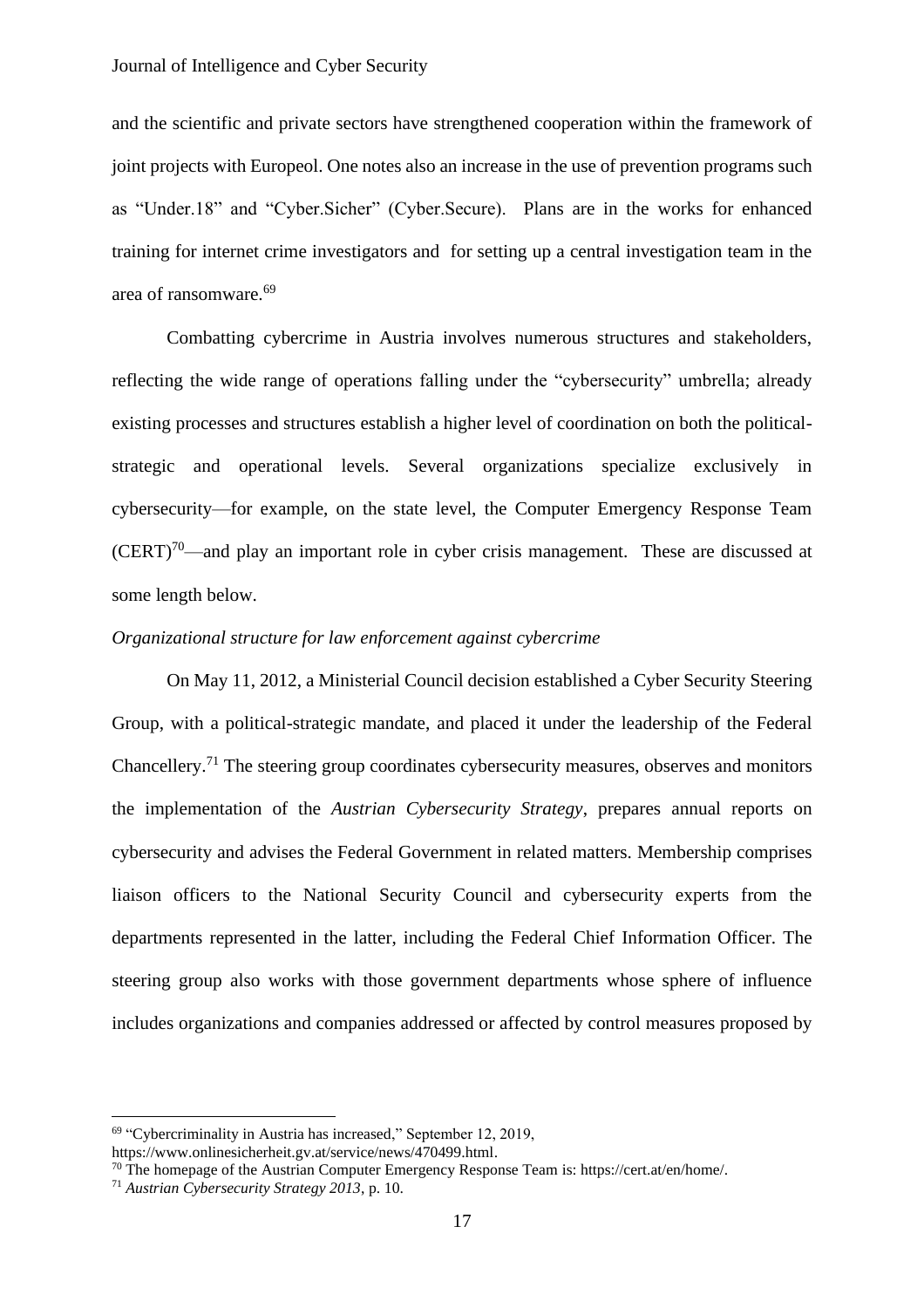the group; relevant cocmpanies are also consulted.<sup>72</sup> Furthermore, steps have been taken to coordinate existing operational structures and incorporate them into one overaching body;<sup>73</sup> also, a cyber crisis managemetn structure has been set up made up of representatives of the Austrian state on the one hand and operators of critical infrastructures on the other.<sup>74</sup>

The Austrian Cybercrime Competence Center ("C4") was established in 2011 to fight against "Computer Criminality" as a separate unit within the BKA's Assistance Services Department. The "C4" is the national and international contact point to fight cybercrime in Austria. The core is made up of highly specialized experts from the areas of electronic evidence protection and digital investigations. Organizationally, the "C4" is divided into five units, namely, "Central Tasks," "IT Evidence Preservation," "Investigations," "Development and Innovation," and a registration office. It is responsible for national and international coordination and reporting on investigations in connection with cybercrime, as well as for the electronic securing of evidence and its evaluation. The registration office acts as a point of contact for the Austrian population as well as for companies, so that rapid support can be provided and new negative phenomena can be recognized at an early stage.<sup>75</sup>

Notably, the "C4" is characterized by organizational adaptability, driven by the continuously changing nature of the enemy. According to the "C4"'s current head, Erhard Friessnik, "Developing a strategy is nice, however, these strategies always have to be adapted…because the strategies can be just as short-lived as the topic is." Indeed, the strategy of the department depends on the technology used by the criminals in question; operationally, this means that the first questions asked by the department when a crime has been reported are "Where does the whole thing go? Which technique does the other person/the criminal use?

<sup>72</sup> Ibid.

<sup>73</sup> Ibid.

<sup>74</sup> Ibid., p. 11.

<sup>75</sup>[https://www.onlinesicherheit.gv.at/service/initiativen\\_und\\_angebote/beratung\\_und\\_sensibilisierung/71347.ht](https://www.onlinesicherheit.gv.at/service/initiativen_und_angebote/beratung_und_sensibilisierung/71347.html) [ml.](https://www.onlinesicherheit.gv.at/service/initiativen_und_angebote/beratung_und_sensibilisierung/71347.html)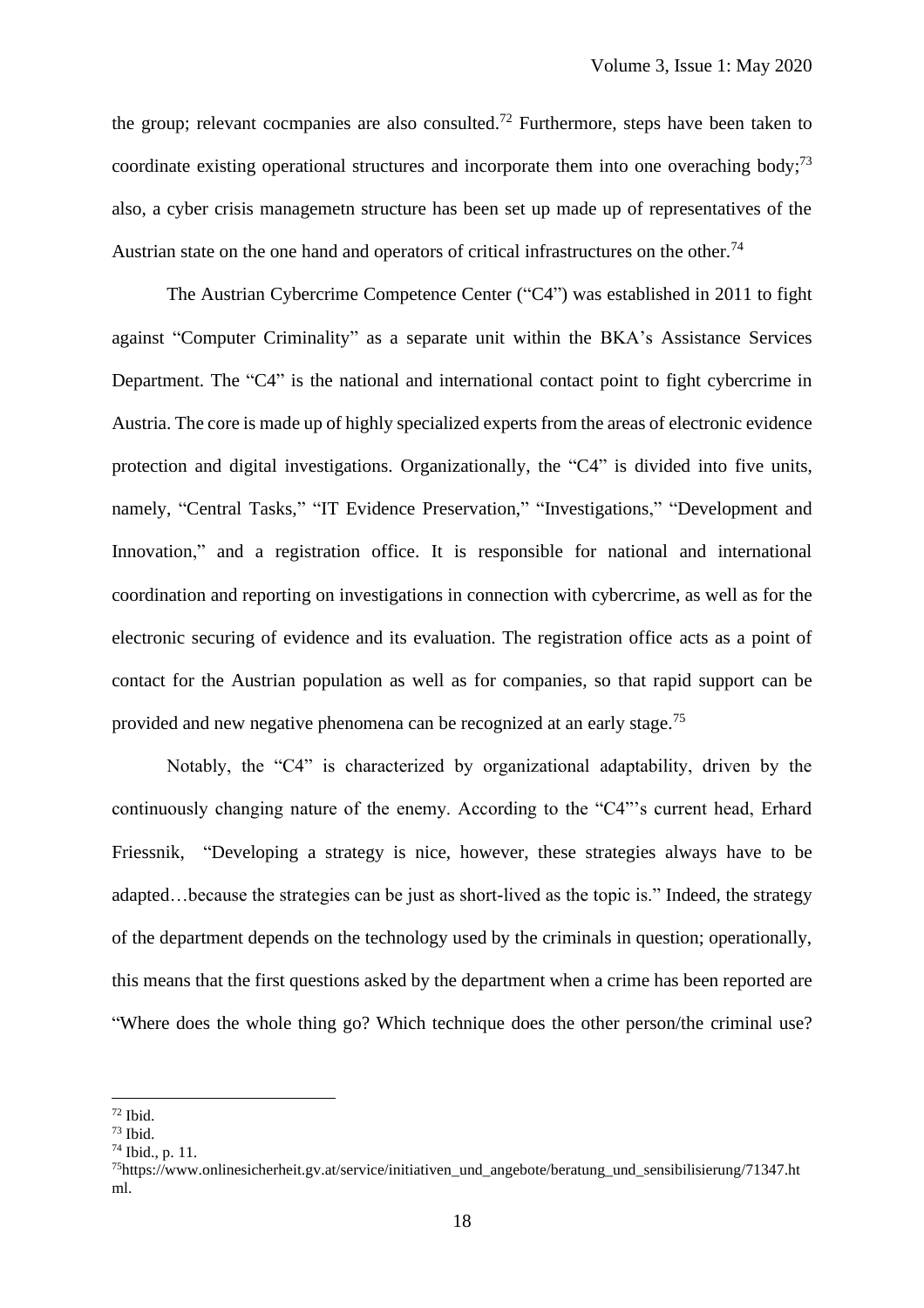Which techniques are…also available to the police?" To that end, the Cybercrime Competence Center is constantly building up "appropriate expertise," in the hopes that it will be able to apply it when necessary. 76

When a cybercrime occurs, citizens have recourse to a Cybercrime Reporting Office located at the BKA.<sup>77</sup> This fits into the C4 strategy of "having police officers at police stations, who are knowledgeable in this area, who understand the victim, who have further understanding of the crime and who are able to interrogate the victim to get as many important informations as needed," in order for investigations to proceed efficiently.<sup>78</sup> According to Friessnik, while prevention is important, the cyber security mandate of the C4 is broader, allowing the task force to move "proactively" toward cases of cybercrime: "appropriate rules have been imposed for the protection of critical infrastructures. This is where the Network and Information Systems Act, the so-called NIS-directive, comes in, where certain companies are required to comply with certain security standards."<sup>79</sup>

Furthermore, the "C4"'s activities are actively tied into the international effort to combat cybercrime. For instance, it acts as an international hub interface for the Cyber Security Center (CSC) of the Federal Office for the Protection of the Constitution and Counterterrorism  $(BVT)$ <sup>80</sup> Similarly, the C4 registration office serves the European Cybercrime Center<sup>81</sup> (EC3) at Europol, the Interpol Digital Crime Center (IDCC), and all relevant international police departments and specialist organizations as an information resource and contact point.<sup>82</sup>

<sup>76</sup> Interview with Erhard Friessnik.

<sup>77</sup> Ibid.

<sup>78</sup> Ibid.

<sup>79</sup> Ibid.

 $80$  BVT = Bundesamt für Verfassungsschutz und Terrorismusbekämpfung.

<sup>&</sup>lt;sup>81</sup> Europol set up the European Cybercrime Centre (EC3) in 2013 to strengthen the law enforcement response to cybercrime in the EU and thus to help protect European citizens, businesses. and governments from online crime. Since its establishment, EC3 has been involved in dozens of high-profile operations and hundreds on-thespot operational-support deployments resulting in hundreds of arrests; it has analysed hundreds of thousands of files, the vast majority of which have proven to be malicious. See About Europol/European Cybercrime Centre - EC3: [https://www.europol.europa.eu/about-europol/european-cybercrime-centre-ec3.](https://www.europol.europa.eu/about-europol/european-cybercrime-centre-ec3)

<sup>82</sup> *Austrian Cybercrime Report 2018 – Developments, Phenomena, and Priorities*, p. 11, [https://www.bmi.gv.at/504/files/130416\\_strategie\\_cybersicherheit\\_WEB.pdf.](https://www.bmi.gv.at/504/files/130416_strategie_cybersicherheit_WEB.pdf)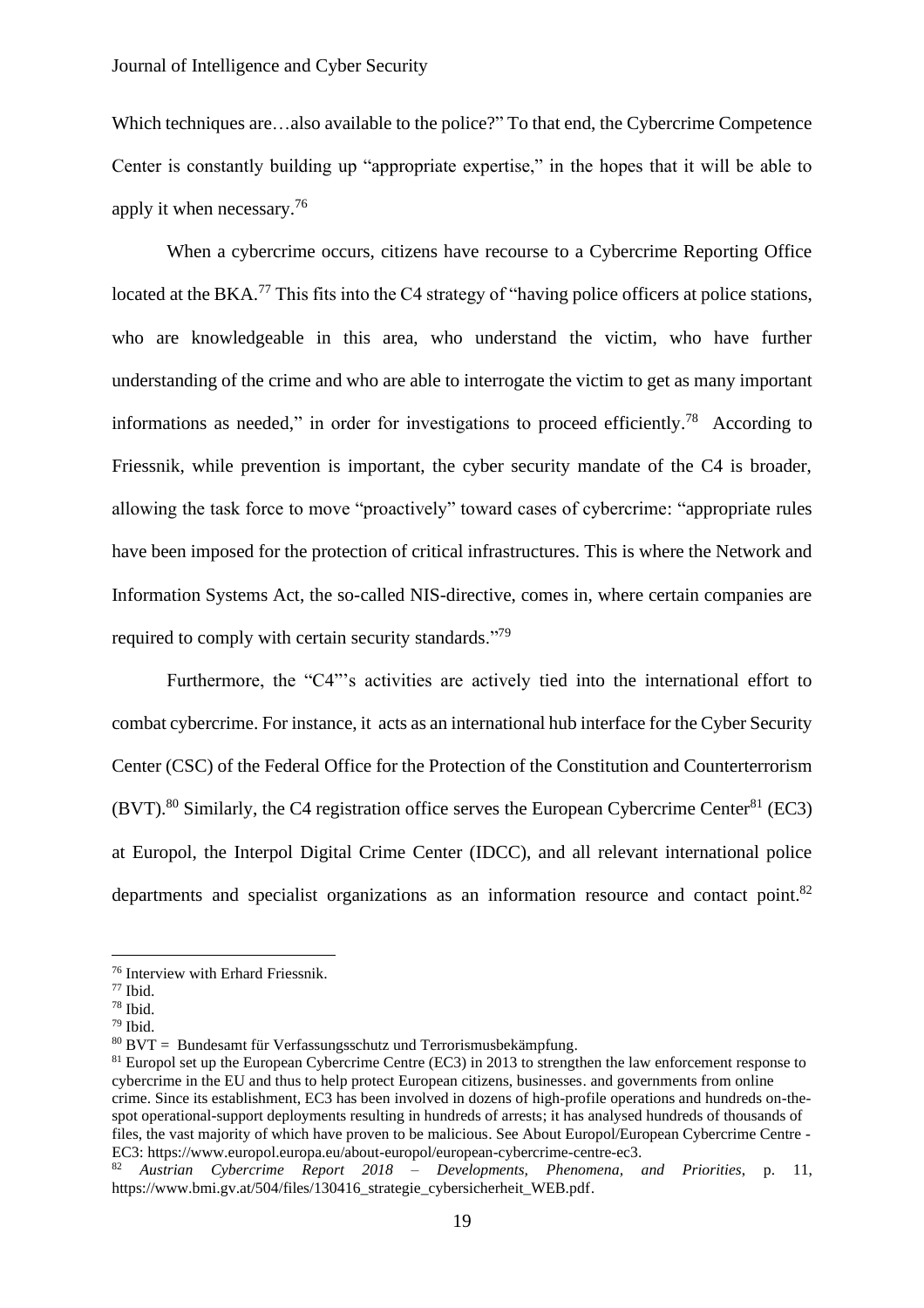Despite its constitutional "perpetual neutrality" with regard to NATO, Austria (and therefore the "C4") works with the NATO Cooperative Cyber Defence Centre of Excellence located in Talinn.

### *Areas of focus*

In addition to dealing with crimes related to crypto currency and the Darknet, in recent years, Austria's efforts at combatting cybercrime have focused on several major areas:

1. Data leaks

A data leak is the intentional or unintentional release of secure or private/confidential information into an untrusted environment. For example, e-mail addresses with associated passwords from hacked companies and portal operators are becoming increasingly available for free, not only in underground forums of the Darknet but also on the internet. Previously installed apps containing malware are also employed for data and identity misuse. Finally, over the past few years large collections of leaked data have been compiled from various sources and offered again in a bundled form, with the data usually coming from attacks on various devices and applications.<sup>83</sup> Finally, poorly secured web portals or company employee-andcustomer platforms offer points of attack.

Austrian investigations, both locally and with international support, have focused on identifying leaked data sets available on the web and matching them to potential victims. As a preventive protective measure, the "C4" registration office and investigators were, in 2018, able to notify and alert almost 100,000 potentially injured parties.<sup>84</sup>

#### 2. Distributed Denial-of-Service attacks

A denial-of-service attack—also called DoS attack—is a cyberattack in which the perpetrator seeks to make a machine or network resource unavailable to its intended users by

<sup>83</sup> *Austrian Cybercrime Report 2018*, p. 21.

 $84$  Ibid.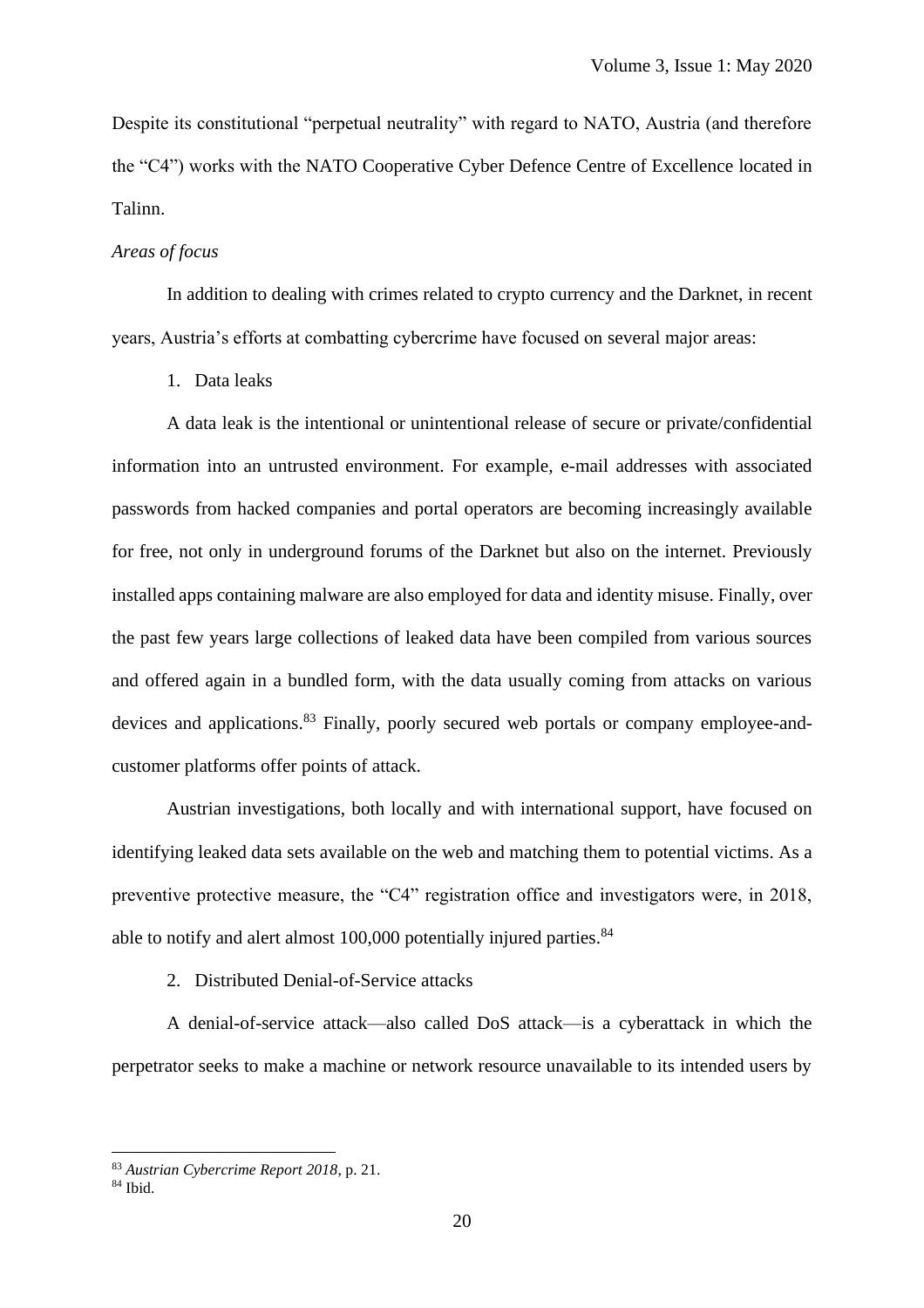temporarily or indefinitely disrupting services of a host connected to the internet. In 2018 Austria chaired the Council of the European Union for the third time, from July 1 to December 31, 2018. Based on the experience of other countries which had previously held the EU presidency, the Austrian investigative authorities paid particular attention to combating in advance a particularly pernicious form of DoS, the so-called "DDoS," or Distributed Denialof-Service attack. The latter is defined in relevant Austrian terminology as "a malicious attempt to disrupt normal traffic of a targeted server, service or network, by overwhelming the target or its surrounding infrastructure with a flood of internet traffic;" these types of attacks "achieve effectiveness by utilizing multiple compromised computer systems as sources of attack traffic."<sup>85</sup>

For the purpose of preventing DDoS attacks in advance during its European presidency, the "C4" participated in the international European Multidisciplinary Platform Against Criminal Threats projects (EMPACT) and also in operational missions at the Joint Cybercrime Action Taskforce (J-CAT) at Europol in the Netherlands. <sup>86</sup> Already in April 2018 one of the largest service providers for "DDoS" attacks, *webstresser.org*, was removed from the internet via the coordination of J-CAT with the operational action "Power Off." Among other things, this successful international operation enabled the increase in DDoS attacks to be kept low during the presidency, successfully avoiding the sharp increase that characterized the experience of other countries in previous years.<sup>87</sup>

#### 3. Ransomware

Ransomeware is a type of malware from cryptovirology that threatens to publish the victim's data or perpetually block access to it, unless a ransom is paid. Austria has taken on this particular threat very strongly in recent years; indeed, "the Austrians have acquired a

<sup>85</sup> Ibid.

<sup>86</sup> Ibid.

<sup>87</sup> Ibid.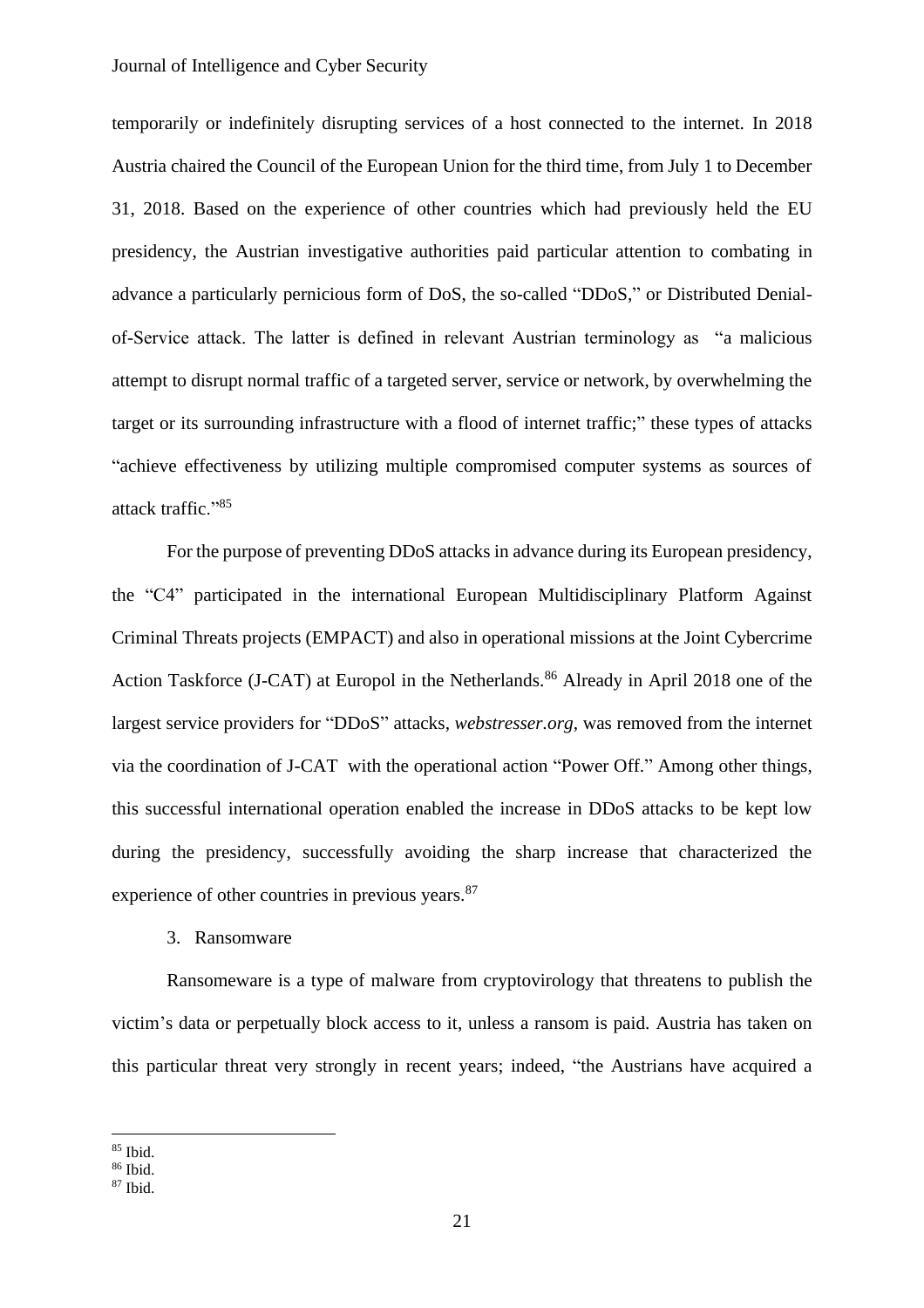pioneering role throughout Europe."<sup>88</sup> This is because Austria was one of the first countries to "centralize ransomware investigation, at the Federal Criminal Police Office. And with that, all the notifications received in Austria were summarized in the Federal Criminal Police Office, which categorized and analyzed accordingly and was able to identify (recognize) groups of offenders to a certain extent."<sup>89</sup>

Known as the SOKO Clavis unit, the team of investigators at C4 tasked with combatting ransomware has shown remarkable success, particularly in mitigating the extortion Trojans *NotPetya* and *Wanna Cry*. While these were a major problem in 2017, extorting hundreds of thousands of computers worldwide that year, by 2018 at least in Austria the cases were on the wane, as SOKO Clavis "managed to investigate several accused people and suspects linked to large ransomware variants, some of which were responsible for more than a hundred million euros of damage."90

# **Conclusion**

As early as March 2013, Austria's top intelligence officials cautioned that cyberattacks and digital spying are the top threat to national security, eclipsing even terrorism. In the last seven years, Austria has found its role, especially in cybercrime forensic science and is in a position to help other countries, especially those within the European community. Yet, challenges remain. For example, according to Erhard Friessnik,"The speed of an information and communication technical forensic investigation always depends on the circumstances….If you have a device today, that is unencrypted and open, you usually have a result in a few hours. With a highly encrypted device and with the right measures, it may only be the case that you get partial results from these forensics."<sup>91</sup> Complicating matters, "The customer thinks: I want

<sup>88</sup> Interview with Erhard Friessnik.

<sup>89</sup> Ibid.

<sup>90</sup> *Austrian Cybercrime Report 2018*, p. 22.

<sup>&</sup>lt;sup>91</sup> Interview with Erhard Friessnik.